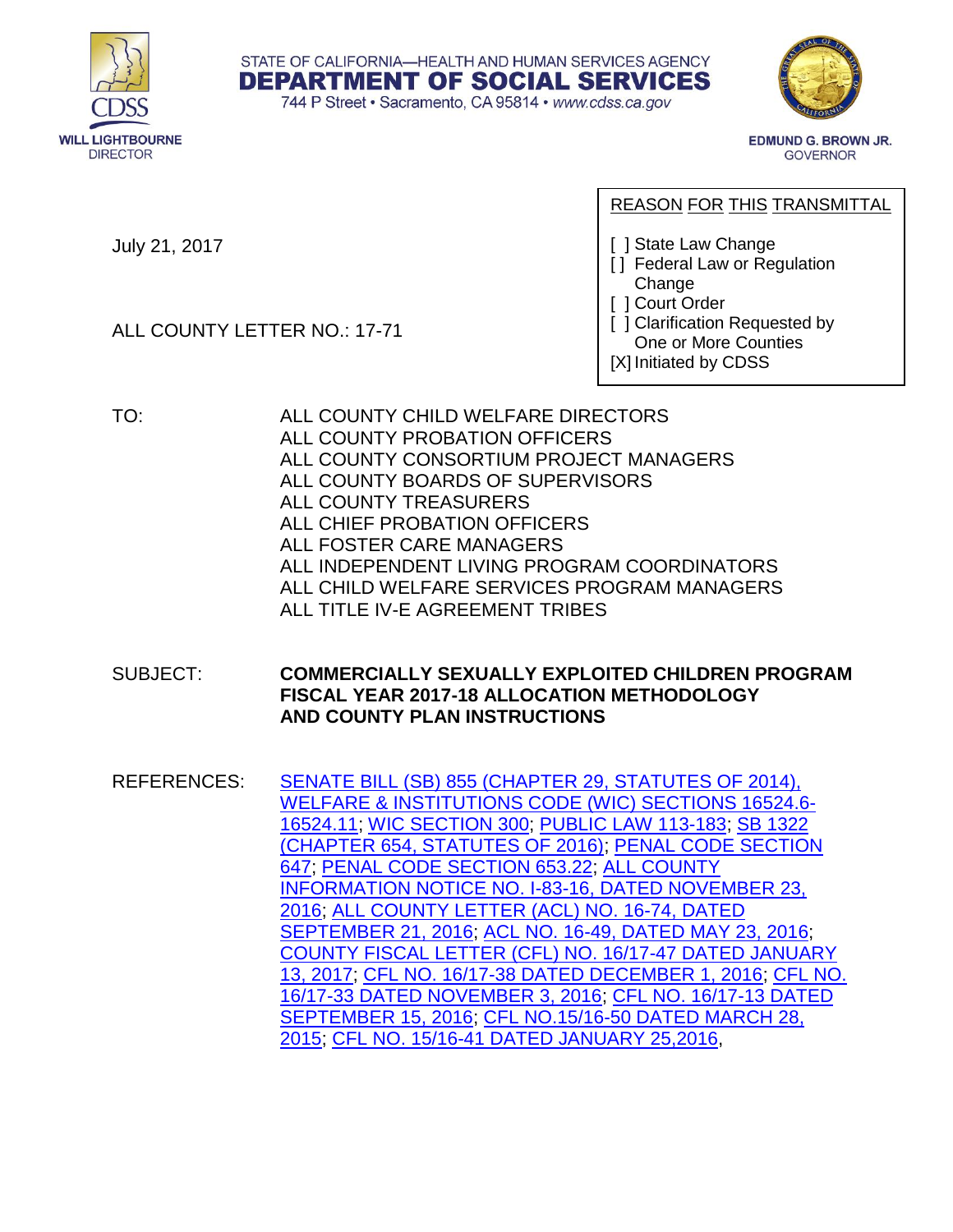ACL No. 17-71 Page Two

The purpose of this ACL is to provide instructions for submitting updated County Plans that will enable counties to access funding for Fiscal Year (FY) 2017-18 under the opt-in Commercially Sexually Exploited Children (CSEC) Program set forth in [Welfare &](http://leginfo.legislature.ca.gov/faces/codes_displaySection.xhtml?sectionNum=16524.6.&lawCode=WIC)  [Institutions Code \(WIC\) sections 16524.6-](http://leginfo.legislature.ca.gov/faces/codes_displaySection.xhtml?sectionNum=16524.6.&lawCode=WIC) 16524.11. Specifically, this ACL provides:

- Background on the CSEC Program to date,
- An allocation methodology for the FY 2017-18 funding,
- Data collection and reporting for the CSEC Program,
- The updated County Plan template and instructions for completion (Attachment I), and
- Child Welfare Directors Association's "How to Spend CSEC Funding" document (Attachment II)

# **Background**

The [Senate Bill \(SB\) 855](http://leginfo.legislature.ca.gov/faces/billNavClient.xhtml?bill_id=201320140SB855) amended [WIC section 300](http://leginfo.legislature.ca.gov/faces/codes_displaySection.xhtml?sectionNum=300&lawCode=WIC) to clarify under existing law, CSEC whose parents or guardians failed or were unable to protect them may fall within the description of WIC section 300(b) and be adjudged as dependents of the juvenile court. The Legislature also amended WIC (commencing with section 16524.6) to establish a state-funded county opt-in CSEC Program to be administered by the California Department of Social Services (CDSS). In order to be eligible for and access the funds under this program, counties are required to annually opt-in by submitting a County Plan and have an Interagency Protocol, as appropriate.

In FY 2015-16, a total of \$10.75 million in state General Funds was allocated to 35 opt-in counties; 13 Tier I counties and 22 Tier II counties (See [County Fiscal Letter](http://www.cdss.ca.gov/lettersnotices/EntRes/getinfo/cfl/2015-16/15-16_41.pdf)  [\(CFL\) No. 15/16-41\)](http://www.cdss.ca.gov/lettersnotices/EntRes/getinfo/cfl/2015-16/15-16_41.pdf). Tier I allocations of \$25,000 were issued to each of the 13 counties in the initial stages of developing an interagency protocol for a total of \$325,000. Tier II allocations provided enhanced funding, totaling \$10.4 million, to the 22 counties that had already taken substantial steps in developing their interagency protocols and had a known CSEC prevalence. Please refer to CFL [No. 15/16-50](http://www.cdss.ca.gov/lettersnotices/EntRes/getinfo/cfl/2015-16/15-16_50.pdf) regarding the FY 2014-15 CSEC Program allocations.

Counties that opted in during FY 2015-16 were automatically opted in for FY 2016-17, and all Tier I level counties, with the exception of Colusa County, moved from Tier I to Tier II level funding. Three new counties, Humboldt, Sutter, and Yuba opted in for the FY 2016-17 CSEC Program. A total of \$16.3 million was allocated to the 38 counties who participated in the CSEC Program in FY 2016-17. Please refer to [CFL No. 16/17-13,](http://www.cdss.ca.gov/lettersnotices/EntRes/getinfo/cfl/2016-17/16-17_13.pdf) [CFL No. 16/17-33,](http://www.cdss.ca.gov/lettersnotices/EntRes/getinfo/cfl/2016-17/16-17_33.pdf) [CFL](http://www.cdss.ca.gov/lettersnotices/EntRes/getinfo/cfl/2016-17/16-17_38.pdf)  [No. 16/17-38](http://www.cdss.ca.gov/lettersnotices/EntRes/getinfo/cfl/2016-17/16-17_38.pdf) and [CFL No. 16/17-47](http://www.cdss.ca.gov/lettersnotices/EntRes/getinfo/cfl/2016-17/16-17_47.pdf) regarding the FY 2016-17 CSEC Program allocations.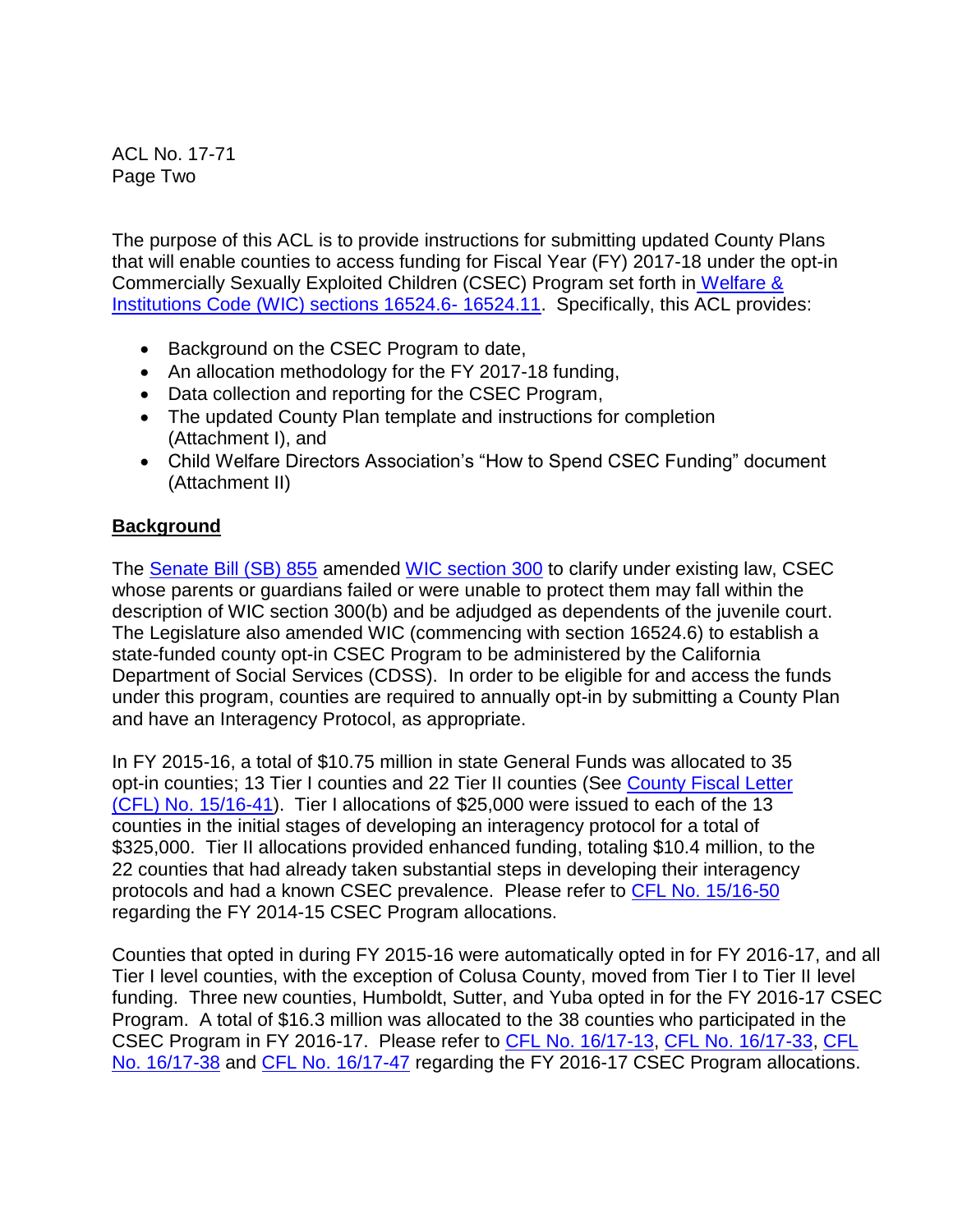ACL No. 17-71 Page Three

#### **FY 2017-18 CSEC Program**

As California enters the fourth year of the CSEC Program funding cycle, CDSS continues to recognize that program design and implementation takes time and counties need stable funding for an effective, lasting program. To facilitate stability, CDSS requires counties to annually update County Plans, in order to provide counties the ability to reflect on, brainstorm, and provide updated information to the state on the counties' innovative strategies for best serving CSEC. Furthermore, the updated County Plans will be a helpful means for navigating new legislative changes that may impact the implementation of the CSEC Program. California enacted [SB 1322 in 2016,](http://leginfo.legislature.ca.gov/faces/billNavClient.xhtml?bill_id=201520160SB1322) which amended [Penal Code sections 647](http://leginfo.legislature.ca.gov/faces/codes_displaySection.xhtml?lawCode=PEN§ionNum=647) and [653.22, effective January 1, 2017,](http://leginfo.legislature.ca.gov/faces/codes_displaySection.xhtml?sectionNum=653.22.&lawCode=PEN) to make crimes of soliciting or engaging in any act of prostitution and loitering with the intent to commit prostitution inapplicable to a child under 18 years of age who engages in such conduct to receive money or other consideration, and instead specifies these children may be adjudged dependent children of the court under the existing WIC Section 300(b)(2) provision. The CDSS encourages counties to utilize the County Plan as a tool to initiate coordinated efforts in response to SB 1322 amongst law enforcement, child welfare and other collaborative partners.

In consultation with the County Welfare Directors Association, all 38 counties participating in the FY 2016-17 CSEC Program will receive at a minimum the same allocation amount in FY 2017-18, contingent upon receipt of the updated County Plans.

If additional funding is available, counties not currently participating who wish to opt-in to the FY 2017-18 CSEC Program may contact the CDSS at [CSECProgram@dss.ca.gov](mailto:CSECProgram@dss.ca.gov) by September 1, 2017. Funding will be contingent upon submission of a County Plan and an Interagency Protocol as appropriate. For assistance preparing an Interagency Protocol and access to the Memorandum of Understanding Template, please refer to ACIN [No. I-83-16.](http://www.cdss.ca.gov/lettersnotices/EntRes/getinfo/acin/2016/I-83_16.pdf)

The electronic copy of the County Plan must be received by 5:00 p.m. on September 1, 2017, and remitted to [CSECProgram@dss.ca.gov](mailto:CSECProgram@dss.ca.gov) **and** a hard copy of the County Plan signed by the Director of the county child welfare services agency must be postmarked by September 1, 2017 and mailed to the address below. Faxes will not be accepted.

California Department of Social Services Child Welfare Policy and Program Development Bureau CSEC Program 744 P Street, MS 8-11-87 Sacramento, CA 95814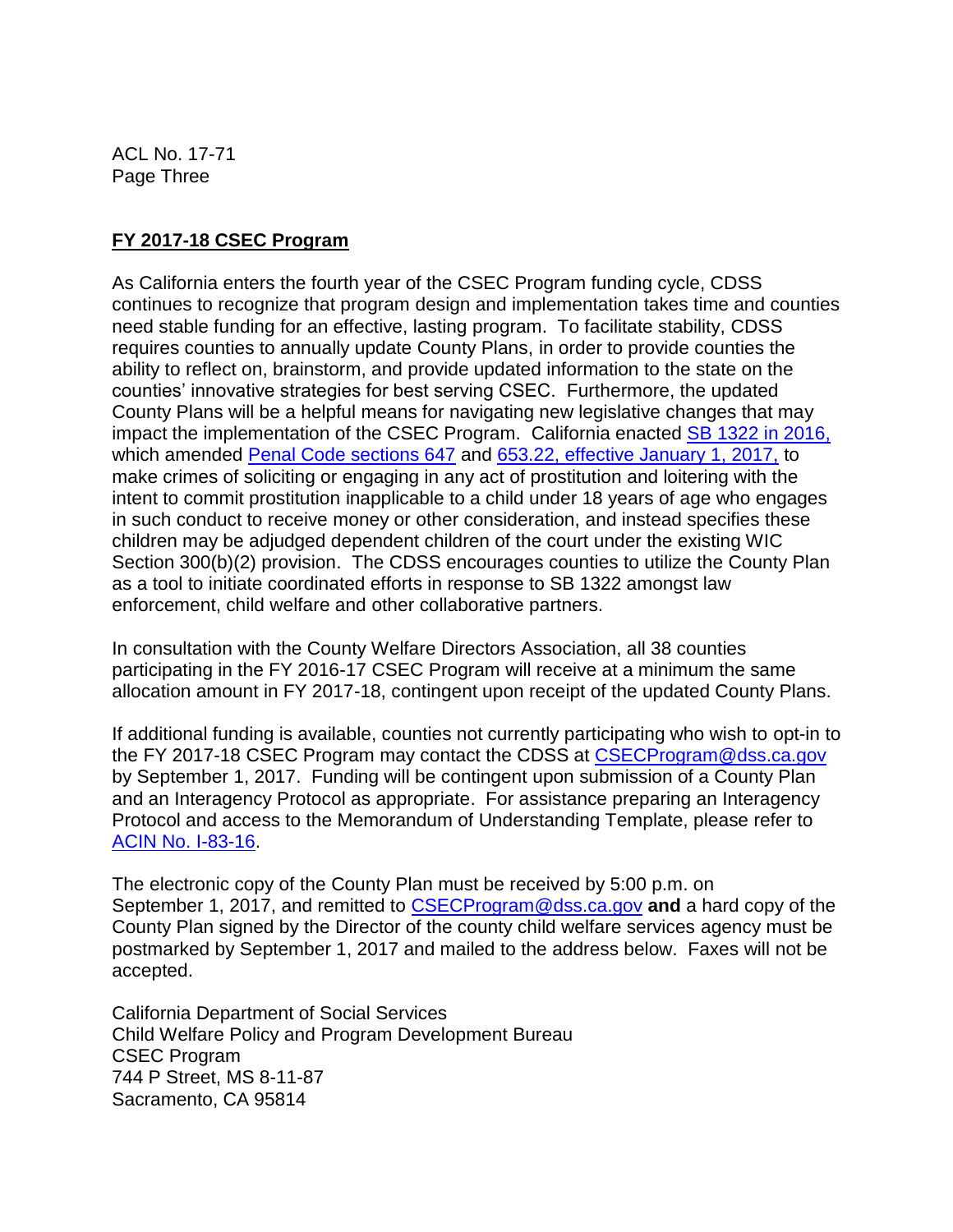ACL No. 17-71 Page Four

#### **Data Collection and Reporting for the State CSEC Program**

The CDSS is continuing to collect and evaluate counties' data as it relates to activities and services being implemented within the CSEC Program. Specifically, CDSS analyzes the quantitative data entered in the Child Welfare Services/Case Management System (CWS/CMS) as well as the qualitative data received from County Plans. The CDSS will be partnering with county child welfare departments and county probation departments to address data collection challenges within the CWS/CMS as it relates to the prevalence data. The data collection will be used to gauge where counties are in the implementation process, detect technical assistance needs, identify best practices and inform counties of next steps.

**The CSEC prevalence data will be a significant factor of consideration for the FY 2018-19 CSEC Program allocation methodology.** Therefore, it is critical that CSEC data entered in the CWS/CMS and reported in the County Plans are reflective of actual caseloads.

For information and instructions for CSEC documentation requirements in CWS/CMS, refer to [ACL No. 16-49](http://www.cdss.ca.gov/lettersnotices/EntRes/getinfo/acl/2016/16-49.pdf) and [ACL No. 16-74.](http://www.cdss.ca.gov/lettersnotices/EntRes/getinfo/acl/2016/16-74.pdf)

If you have any additional questions, please contact the Child Trafficking Response Unit, within the Child Welfare Policy and Program Development Bureau, at [CSECProgram@dss.ca.gov](mailto:CSECProgram@dss.ca.gov) or (916) 651-6160.

Sincerely,

*Original Document Signed By:*

GREGORY E. ROSE Deputy Director Children and Family Services Division

**Attachment** 

c: CWDA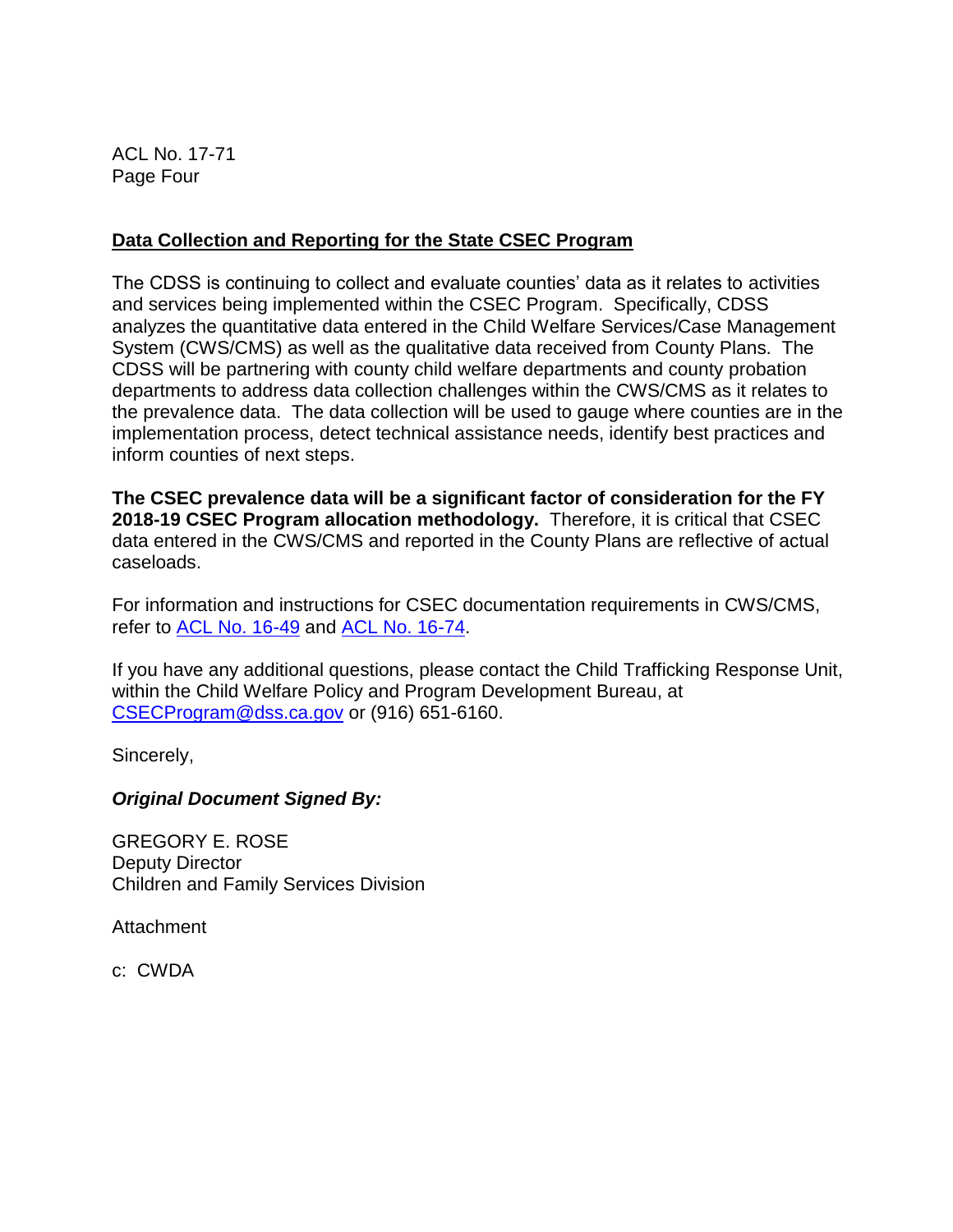$\overline{\phantom{a}}$ 

#### **Commercially Sexually Exploited Children Program County Plan Template Fiscal Year 2017-18**

The groundbreaking Commercially Sexually Exploited Children (CSEC) Program is now entering its fourth year of implementation. Once again, the California Department of Social Services (CDSS) is requiring all opt-in counties to submit an updated County Plan to signal their interest in receiving state funding for Fiscal Year (FY) 2017-18. Participating County Child Welfare agencies shall work closely with their partners, including County Probation Departments, to complete the submission.

The CDSS encourages counties to concentrate on a harm reduction informed approach while serving CSEC. Harm reduction "focuses on (1) the prevention of harms associated with a particular behavior rather than prevention of that behavior and (2) the individuals who continue engaging in the problematic behavior despite the harms."<sup>1</sup> Youth attempting to escape commercial sexual exploitation (CSE) often relapse and return to exploiters because of trauma-bonding and the dynamics of exploitation. Utilizing a harm reduction informed approach when serving CSEC can help strengthen positive relationships and prevent recurring relapses during the recovery process. Therefore, while drafting individual County Plans, counties should keep in mind the benefits of harm reduction while developing protocols and implementing procedures.

The FY 2017-18 CSEC Program allocation is contingent upon receipt of the County Plans. County Plans must be submitted online by September 1, 2017 and hard copies must be postmarked by September 1, 2017. **Additionally, the County Plans and prevalence data from the Child Welfare Services/Case Management System (CWS/CMS) will be reviewed and taken into consideration in the methodology for distribution of funds to counties in FY 2018-19.**

 $^1$  Kate Walker, California Child Welfare Council, Ending The Commercial Sexual Exploitation Of Children: A Call For Multi-System Collaboration In California (2013)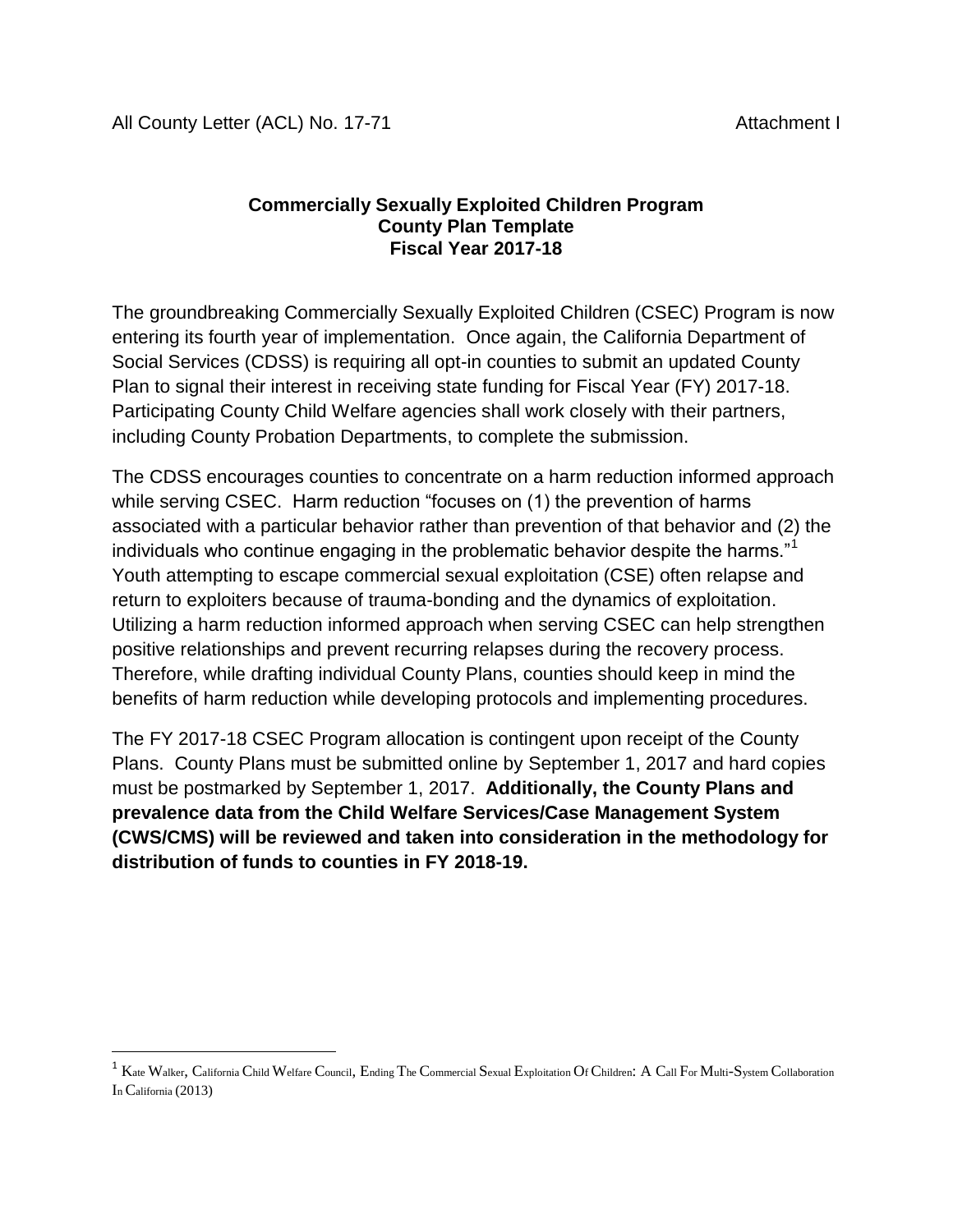ACL No. 17-71 **Attachment I** Page Two

#### **1. Basic County Contact Information**

County:

Please provide contact information for the person who is best positioned to receive emails and disseminate critical information regarding the CSEC Program to the CSEC staff in your county.

| Contact Name |  |
|--------------|--|
| Title        |  |
| Email        |  |
| Phone Number |  |

| County CSEC          |  |
|----------------------|--|
| Coordinator name     |  |
| l (if different from |  |
| contact above)       |  |
| Title                |  |
| Email                |  |
| <b>Phone Number</b>  |  |

#### **2**. **Prevalence Data\***

Counties are required to properly document within the CWS/CMS children and youth who are alleged or suspected to be victims or at risk of CSE (see [ACL No. 16-74](http://www.cdss.ca.gov/lettersnotices/EntRes/getinfo/acl/2016/16-74.pdf) and [16-49\)](http://www.cdss.ca.gov/lettersnotices/EntRes/getinfo/acl/2016/16-49.pdf). Please provide data for the following CSEC categories from July 1, 2016 – June 30, 2017 and use the following data hierarchy if multiple codes were entered on one case or referral:

- 1. Victim During Care
- 2. Victim in Open Case, Not in Foster Care (FC)
- 3. Victim while Absent Without Leave (AWOL)
- 4. Victim in Closed Case, Receiving (Rcv) Independent Living Program (ILP) Services (Svcs)
- 5. Victim Before Care
- 6. At Risk

| <b>CSEC</b><br>CSEC | <b>CSEC Victim</b> | <b>CSEC</b> |  | At Risk**   Other- Please |
|---------------------|--------------------|-------------|--|---------------------------|
|---------------------|--------------------|-------------|--|---------------------------|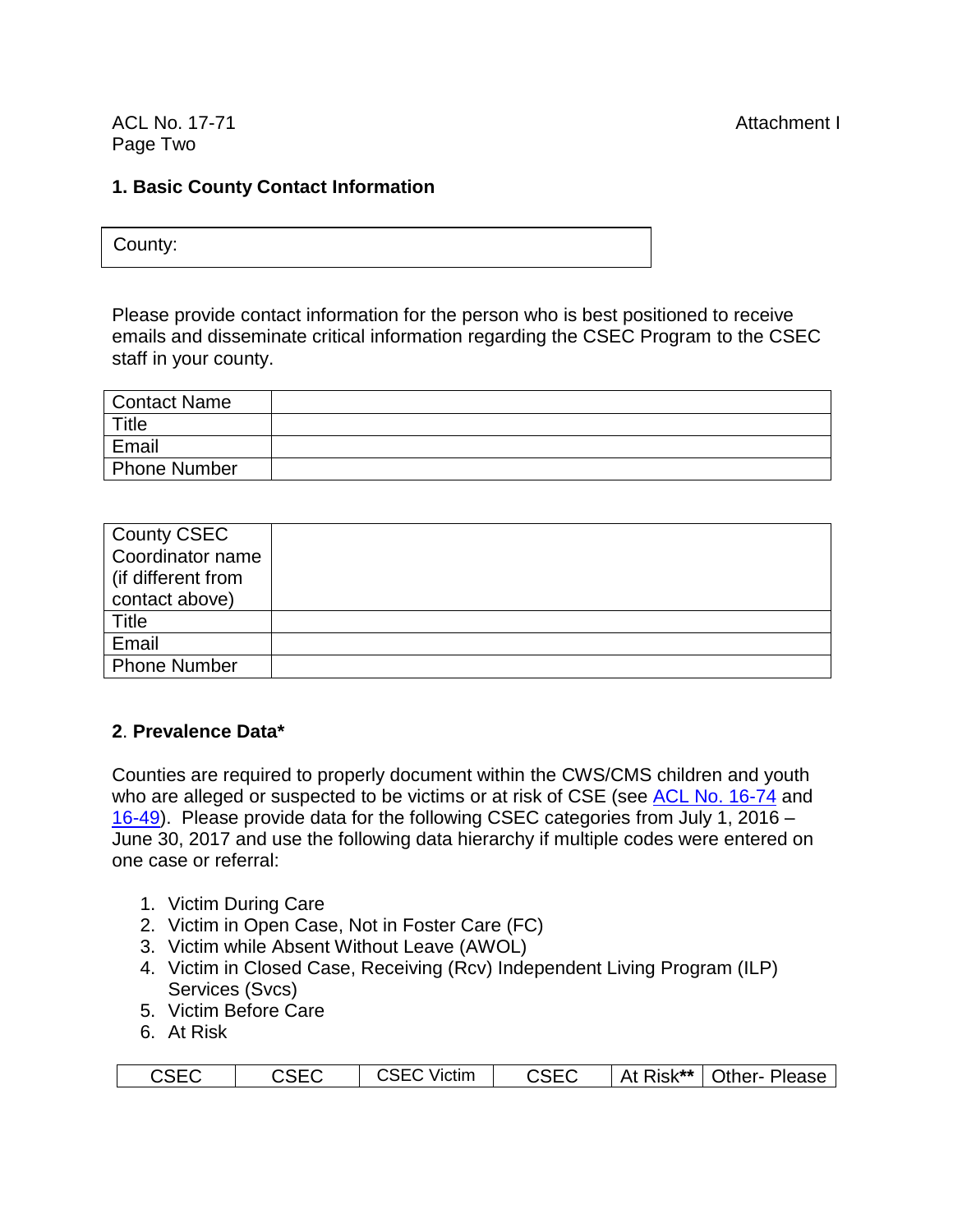#### ACL No. 17-71 **Attachment** Page Three

| Victim<br>During Care | Victim<br><b>Before Care</b> | in Open Case<br>not in FC | While<br>AWOL | of CSEC | Specify |
|-----------------------|------------------------------|---------------------------|---------------|---------|---------|
|                       |                              |                           |               |         |         |

Additionally, please provide the overall number of youth who were referred to the child abuse hotline with an allegation of CSE and therefore entered in the CWS/CMS with special project code "S-CSEC Referral" between July 1, 2016-June 30, 2017. For clarification on the "S-CSEC Referral" special project code please review ACL No. [16-74.](http://www.cdss.ca.gov/lettersnotices/EntRes/getinfo/acl/2016/16-74.pdf)

\*Prevalence data for children or youth receiving child welfare services through the County Child Welfare Department. The CDSS understands that County Child Welfare Departments may not have a mechanism to extract CSEC prevalence data from probation. However, Child Welfare Departments are encouraged to consult and work collaboratively with Probation Departments to complete the updated County Plans, including providing Probation prevalence data that illustrates the full picture of CSEC prevalence within counties.

**\*\*** The "At Risk" definition can be found in [ACL No. 16-85.](http://www.cdss.ca.gov/lettersnotices/EntRes/getinfo/acl/2016/16-85.pdf)

Please provide the number of victims and at risk children/youth **served to date** (i.e. referrals and open cases as identified through the above CSEC data types) from the start of the CSEC Program (FY 2014-15) to now.

| Number of<br><b>CSEC</b> victims |  |
|----------------------------------|--|
| served.                          |  |

| Number of              |
|------------------------|
| children/youth at risk |
| of commercial sexual   |
| exploitation served.   |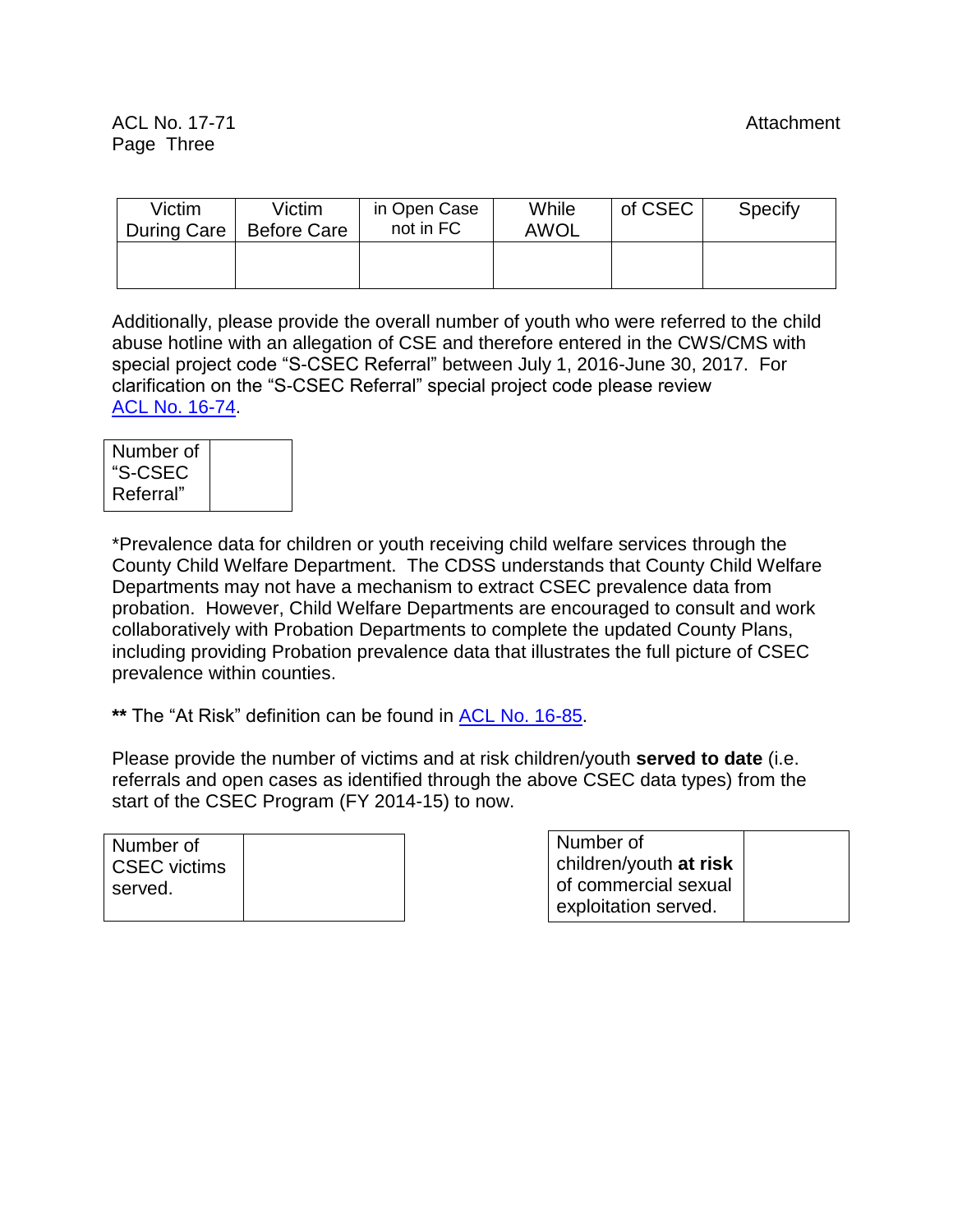ACL No. 17-71 **Attachment I** Page Four

Describe the capacity in which identified CSEC are served. What types of services, education or outreach are currently in place and being provided?

| <b>Serving CSEC</b> |  |  |  |
|---------------------|--|--|--|
|                     |  |  |  |
|                     |  |  |  |
|                     |  |  |  |
|                     |  |  |  |
|                     |  |  |  |
|                     |  |  |  |

Describe the capacity in which at risk children/youth are served. What types of services, education or outreach are currently in place and being provided?

Serving At Risk Children/Youth

Please describe your county process for using the CSEC Data Grid, including:

- When in the referral process does the social worker input information into the CSEC Data Grid?
- Are abuse subcategories selected when the social worker receives the referral or at the conclusion of the investigation?

Narrative of CSEC Data Grid Process for Social Workers

Please describe how your county's probation officers are entering the same CSEC data for probation youth who are receiving child welfare services.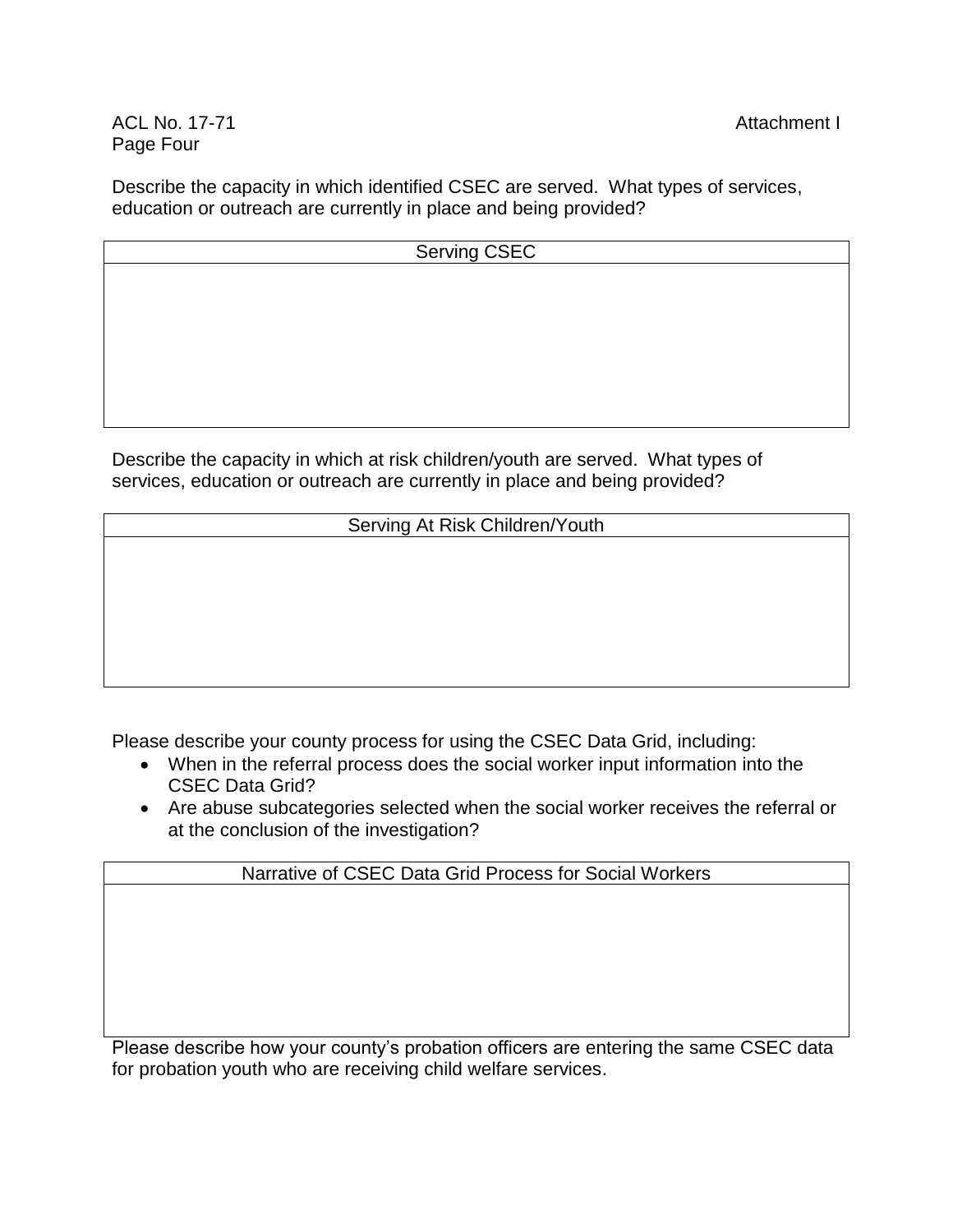#### Narrative of CSEC Data Entry Process for Probation Officers

In order for CDSS to address the system limitations of CWS/CMS and provide appropriate technical assistance, please identify specific challenges relating to CSEC documentation in CWS/CMS for Social Workers.

CWS/CMS Reporting Challenges for Social Workers

In order for CDSS to address the system limitations of CWS/CMS entry for probation, please identify specific challenges relating to CSEC documentation for probation officers.

CWS/CMS Reporting Challenges for Probation Officers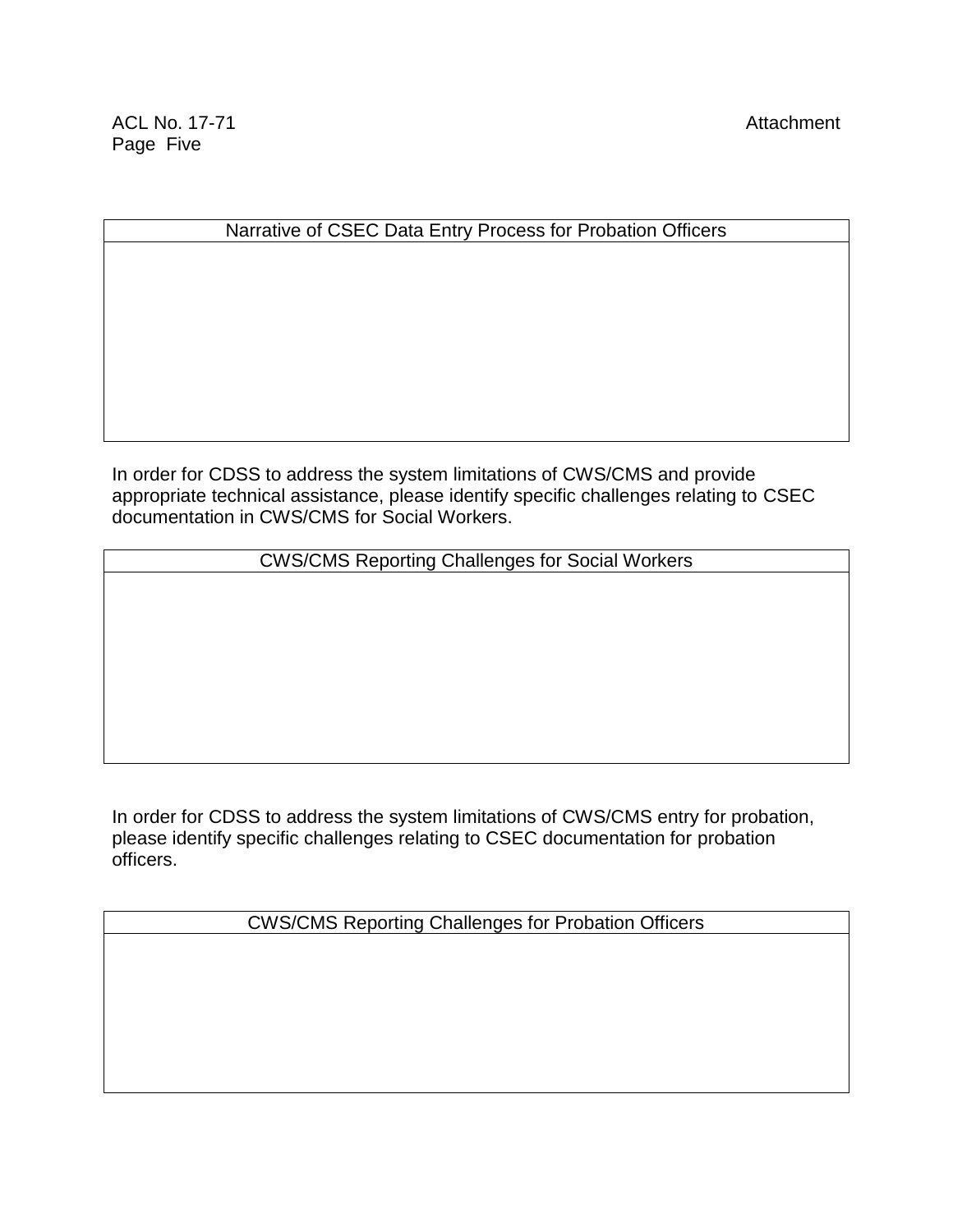ACL No. 17-71 **Attachment** Page Six

#### **3. CSEC Protocol Implementation**

Please provide the status of your current county protocol implementation, including successes and challenges regarding protocol implementation.

Narrative of County Protocol Implementation

On September 26, 2016, California enacted **SB 1322**, which amended Penal Code [sections 647\(b\)](http://leginfo.legislature.ca.gov/faces/codes_displaySection.xhtml?lawCode=PEN§ionNum=647) and [653.22,](http://leginfo.legislature.ca.gov/faces/codes_displaySection.xhtml?lawCode=PEN§ionNum=653.22) effective January 1, 2017, to make crimes of soliciting or engaging in any act of prostitution and loitering with the intent to commit prostitution inapplicable to a child under 18 years of age who engages in such conduct to receive money or other consideration and instead specifies these children may be adjudged dependent children of the court. As mandated reporters, law enforcement partners must refer all CSEC victims and youth suspected to be at risk of CSE to the corresponding Child Welfare agency. Please provide a narrative regarding your county's Child Welfare and law enforcement collaborative efforts to address SB 1322 requirements including any efforts to amend Interagency Protocols, future plans, and estimated time of completion.

Collaborative Efforts to Address SB 1322

County Interagency Protocols should be updated to include the provisions of WIC sections  $16501.1(g)(19)$ , [16501.35,](http://leginfo.legislature.ca.gov/faces/codes_displaySection.xhtml?sectionNum=16501.35.&lawCode=WIC) [16524.8](http://leginfo.legislature.ca.gov/faces/codes_displaySection.xhtml?sectionNum=16524.8.&lawCode=WIC) and Penal Code (PC) sections [647](http://leginfo.legislature.ca.gov/faces/codes_displaySection.xhtml?sectionNum=647.&lawCode=PEN) and [653.22.](http://leginfo.legislature.ca.gov/faces/codes_displaySection.xhtml?sectionNum=653.22.&lawCode=PEN)

Submit a copy of the updated Interagency Protocol along with your County Plan to [CSECProgram@dss.ca.gov](mailto:CSECProgram@dss.ca.gov) by **September 1, 2017**.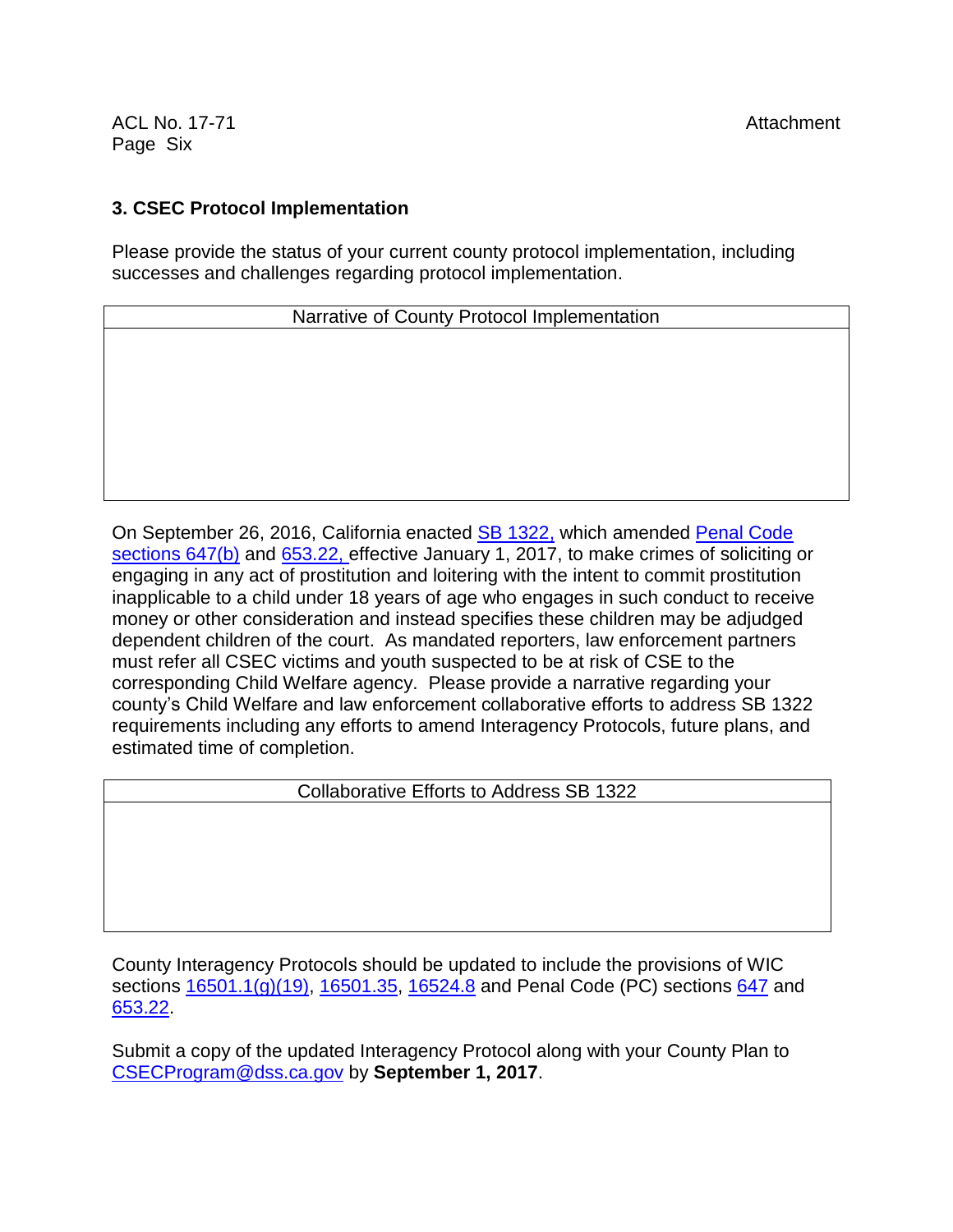#### ACL No. 17-71 **ACL No. 17-71** Attachment Page Seven

If the Interagency Protocol has not yet been updated, please describe your plan for updating the protocol and indicate anticipated amendments below. Counties must submit an updated version as soon as possible, in accordance with the plan. Amendments that reflect new compliance measures with SB 1322 should be inserted in the next text box.

#### Interagency Protocol Amendments

#### **4. The Multidisciplinary Team (MDT) Process**

Are the following listed agencies regular and active participants in your MDTs? (yes/no)

| <b>Child Welfare</b>            |  |
|---------------------------------|--|
| Probation                       |  |
| Public Health                   |  |
| <b>Mental Health</b>            |  |
| <b>Substance Abuse Disorder</b> |  |

| What types of MDT meetings have been      |  |
|-------------------------------------------|--|
| held thus far? (i.e. initial, ongoing,    |  |
| immediate/ER, other, please specify)      |  |
| Who were the participants (aside from the |  |
| agencies noted above)?                    |  |
| What cross system partners have yet to    |  |
| participate in MDTs that would enhance    |  |
| future discussions? (i.e. education, law  |  |
| enforcement, etc.)                        |  |
| Do the youth and/or family participate in |  |
| MDT meetings? Why or why not?             |  |
| How do you ensure cross county / cross    |  |
| state collaboration in your MDT process   |  |
| when your county identifies an out-of-    |  |
| county / out-of-state child or when       |  |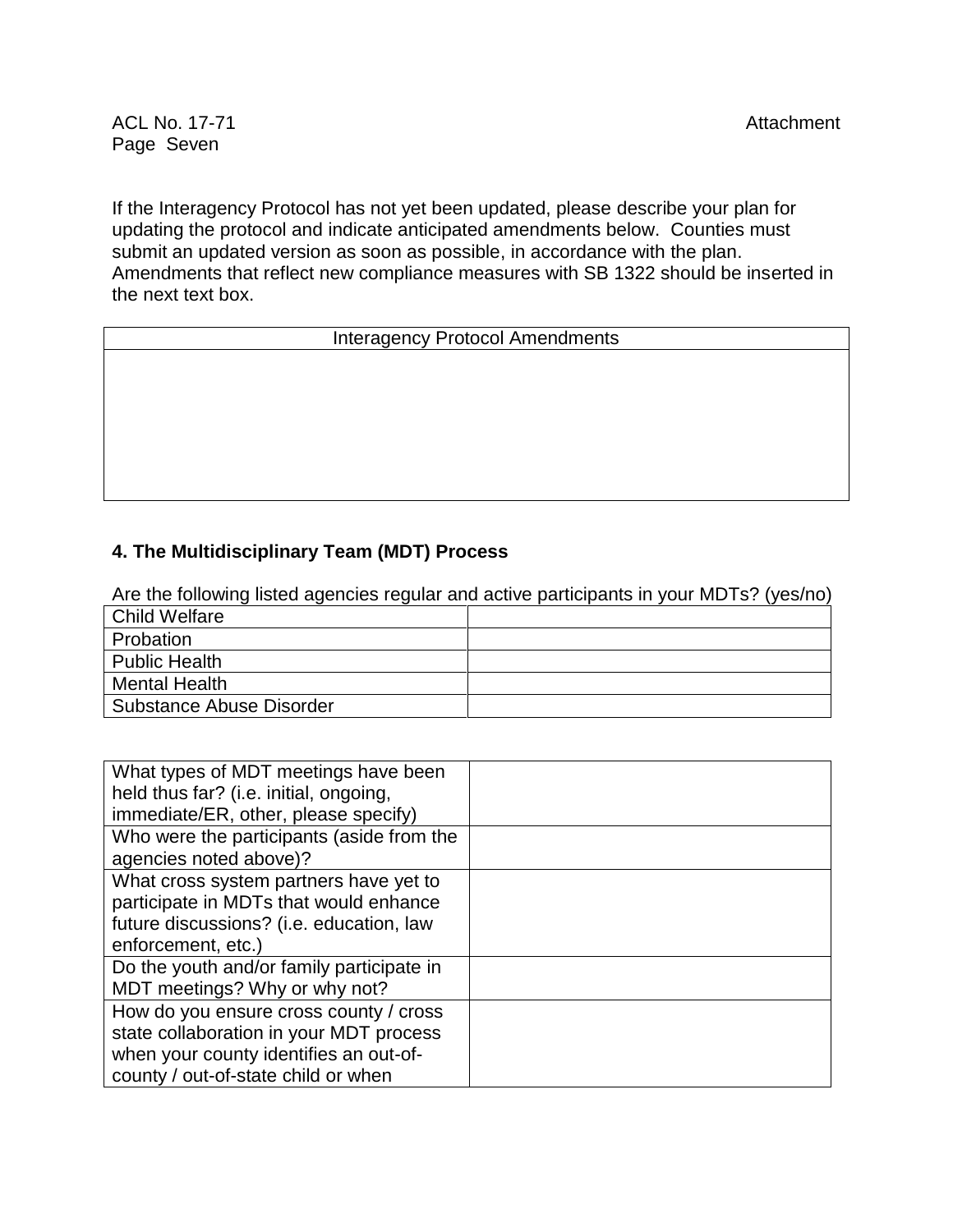| another county / state identifies a child |  |
|-------------------------------------------|--|
| from your county?                         |  |
| How is your county currently              |  |
| tracking/collecting MDT data?             |  |

#### **5. Assessment**

| Is your county currently using a specific    |  |
|----------------------------------------------|--|
| assessment tool to identify children at risk |  |
| or a victim of CSE? If yes, which tool are   |  |
| you using? If no, how are you assessing      |  |
| for children at risk or a victim of CSE?     |  |
| How has the implementation of this           |  |
| assessment tool been helpful/successful?     |  |
| What about this assessment tool has          |  |
| proved challenging? (i.e. over reporting,    |  |
| too long, etc.)                              |  |
| How has implementing this tool informed      |  |
| your approach to serving victims of CSE?     |  |

#### **6. Harm Reduction Informed Approaches**

In the context of CSE, a harm reduction approach accepts that youth may continue to be exploited, may be unable or unwilling to leave the exploitative relationship and that any positive change in behavior is valuable in their journey towards leaving the exploiter.

| How are harm reduction approaches reflected       |  |
|---------------------------------------------------|--|
| in the services that your county staff provide to |  |
| CSEC? Are harm reduction approaches               |  |
| expected or required of the service providers     |  |
| in your county?                                   |  |
| Do service providers (foster care                 |  |
| homes/facilities, mental health providers, etc)   |  |
| in your county implement harm reduction           |  |
| informed approaches? If so, please elaborate.     |  |
| Are harm reduction informed approaches            |  |
| taken while implementing your MDTs? If so,        |  |
| how? (i.e. holding a MDT while youth is           |  |
| Absence Without Official Leave (AWOL)             |  |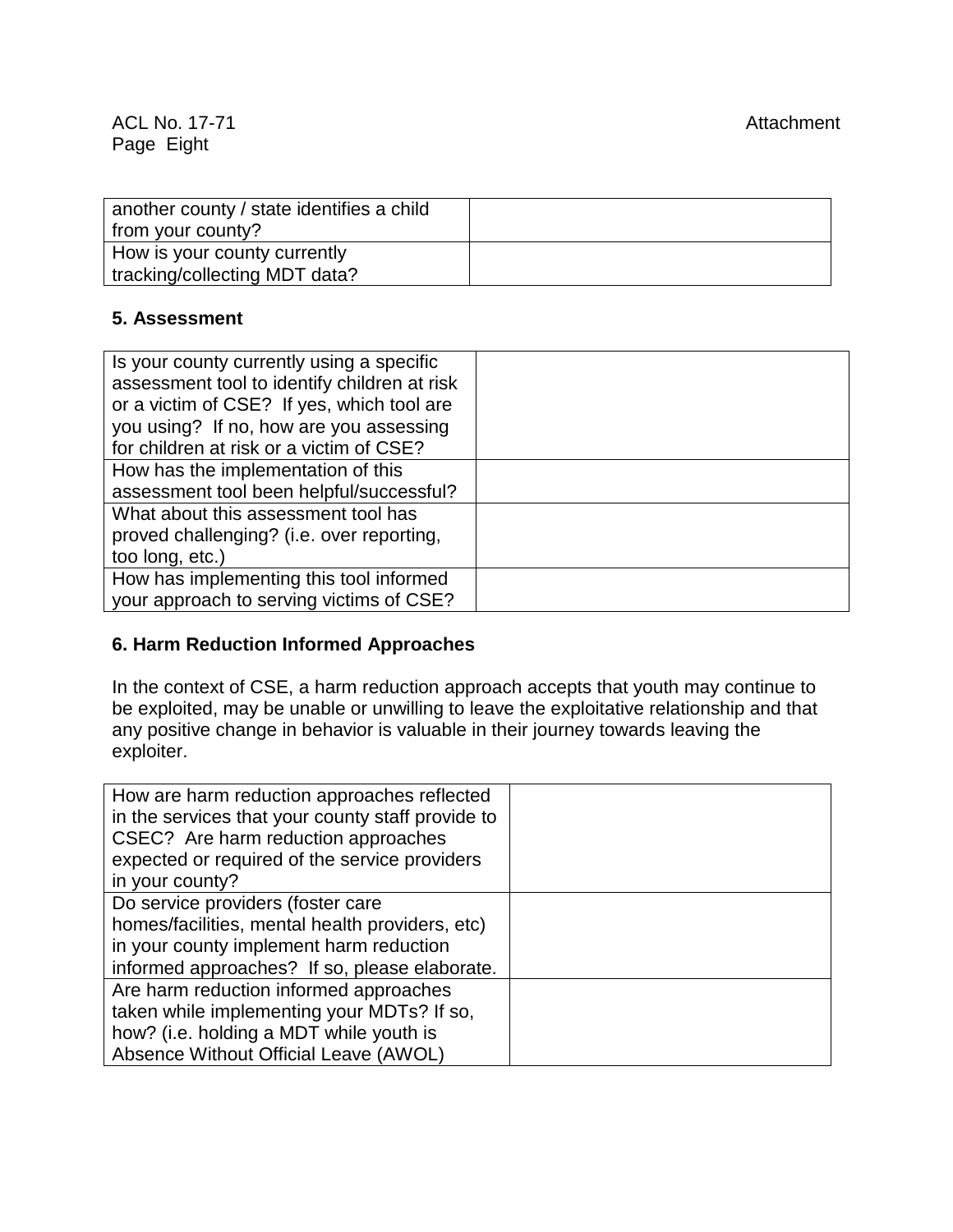| What are your current challenges in          |  |
|----------------------------------------------|--|
| implementing this approach locally?          |  |
| What other approaches or models has your     |  |
| county and its service providers utilized to |  |
| serve CSEC?                                  |  |
| Please describe the benefits and challenges  |  |
| your county has experienced for these other  |  |
| approaches or models for serving CSEC.       |  |

# **7. Funding**

The CDSS understands that counties statewide are experiencing challenges with expending funds allocated for the CSEC Program. One of the recurring challenges is the extended time required to execute contracts with community service providers and trainers. The CDSS also recognizes there are requests for allocation re-appropriation and there is a need for stabilized funding in order to appropriately budget for on-going specialized CSEC trainings and services. To ensure that the FY 2017-18 CSEC Program allocation methodology is consistent with counties' needs, please elaborate on how funds were spent in FY 2016-17 and spending plans for FY 2017-18 funds. Additionally, what approaches are your county taking to ensure the funds to be fully expended in FY 2017-18?

Please indicate how funds have been spent for the activities listed below for FY 2016-17. Specifically, please describe **in detail** any barriers or circumstances that prevented expending the funds in areas with low or non-existent percentages.

| <b>Activities</b>                                                                                                                                                    | Percent<br>Spent | <b>Narrative</b> |
|----------------------------------------------------------------------------------------------------------------------------------------------------------------------|------------------|------------------|
| Specialized SWs/POs (i.e.<br>hiring/training staff) to<br>support CSEC, their<br>caregivers, and the<br>interagency and cross-<br>departmental response              |                  |                  |
| Other staffing either in the<br>county or via contract (i.e.<br><b>MDT</b> coordinators, CSE<br>Survivor consultants, peer<br>advocates/survivor<br>advocates, etc.) |                  |                  |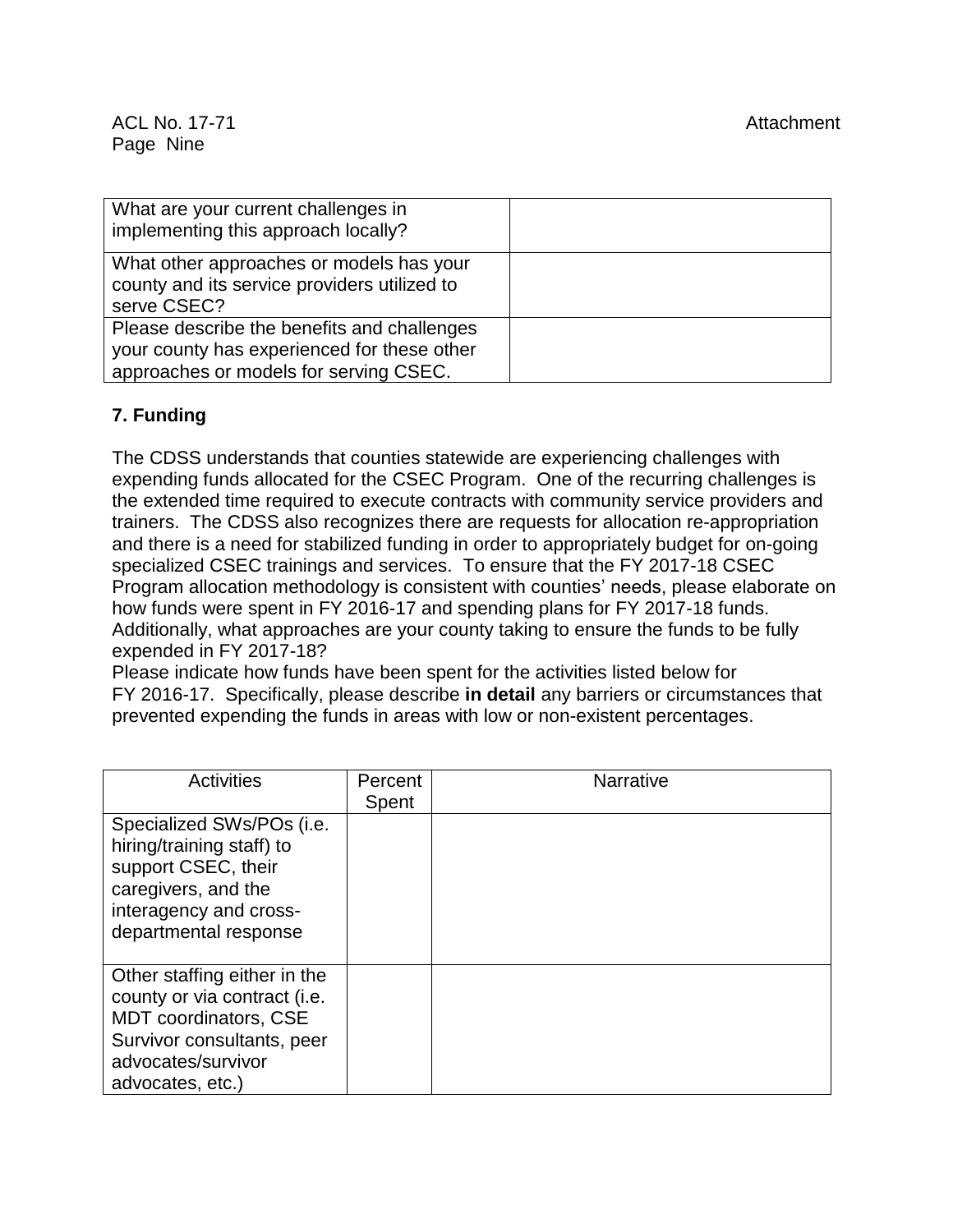#### ACL No. 17 Page Ten

Attachment

| Hiring and/or employment      |  |
|-------------------------------|--|
| skills training for survivors |  |
| of CSE                        |  |
| Outreach, education and       |  |
| training for non-specialized  |  |
| staff, community, youth,      |  |
| etc.                          |  |
| Funding for victim services   |  |
| (i.e. youth incentives,       |  |
| tattoo removal, physical,     |  |
| educational or mental         |  |
| health/other services, etc.)  |  |
| Prevention services (i.e.     |  |
| addressing gang affiliation,  |  |
| homelessness, etc.)           |  |
| Supplemental payments to      |  |
| foster caregivers (i.e.       |  |
| payments to keep a bed        |  |
| open, patches to the foster   |  |
| care rate, respite care for   |  |
| providers, etc.               |  |
| Ancillary funding (i.e. food  |  |
| for MDT meetings,             |  |
| supplies for MDT              |  |
| meetings, shared facility     |  |
| space, etc.)                  |  |
| Other- Please explain         |  |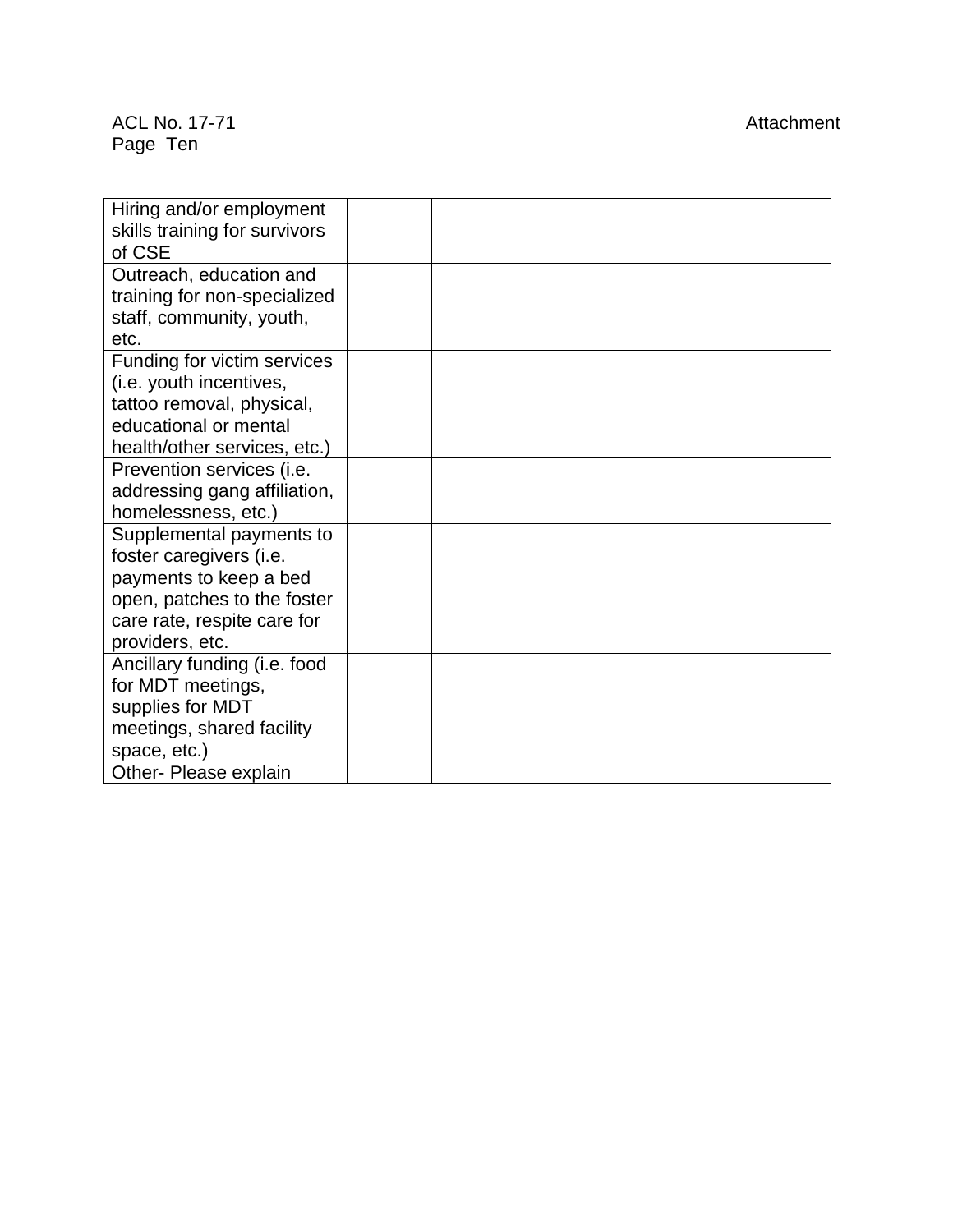Please indicate how funds will be spent for the activities listed below for FY 2017-18. Specifically, please use the narrative space provided to describe how you plan to alleviate some of the above mentioned barriers your county has been experiencing in relation to spending challenges. Attached is the document "How to Spend CSEC Funding", drafted by the Child Welfare Directors Association as a means of generating ideas for how your county can support survivors of CSE while utilizing Program funds in FY 2017-18.

| <b>Activities</b>                 | Percent | Narrative |
|-----------------------------------|---------|-----------|
|                                   | to      |           |
|                                   | Spend   |           |
| Specialized SWs/POs (i.e.         |         |           |
| hiring/training staff) to support |         |           |
| CSEC, their caregivers, and       |         |           |
| the interagency and cross-        |         |           |
| departmental response             |         |           |
| Other staffing either in the      |         |           |
| county or via contract (i.e.      |         |           |
| <b>MDT</b> coordinators, CSE      |         |           |
| Survivor consultants, peer        |         |           |
| advocates/survivor advocates,     |         |           |
| $etc.$ )                          |         |           |
| Hiring and/or employment          |         |           |
| skills training for survivors of  |         |           |
| <b>CSE</b>                        |         |           |
| Outreach, education and           |         |           |
| training for non-specialized      |         |           |
| staff, community, youth, etc.     |         |           |
| Funding for victim services       |         |           |
| (i.e. youth incentives, tattoo    |         |           |
| removal, physical, educational    |         |           |
| or mental health/other            |         |           |
| services, etc.)                   |         |           |
| Prevention services (i.e.         |         |           |
| addressing gang affiliation,      |         |           |
| homelessness, etc.)               |         |           |
| Supplemental payments to          |         |           |
| foster caregivers (i.e.           |         |           |
| payments to keep a bed open,      |         |           |
| patches to the foster care rate,  |         |           |
| respite care for providers, etc.) |         |           |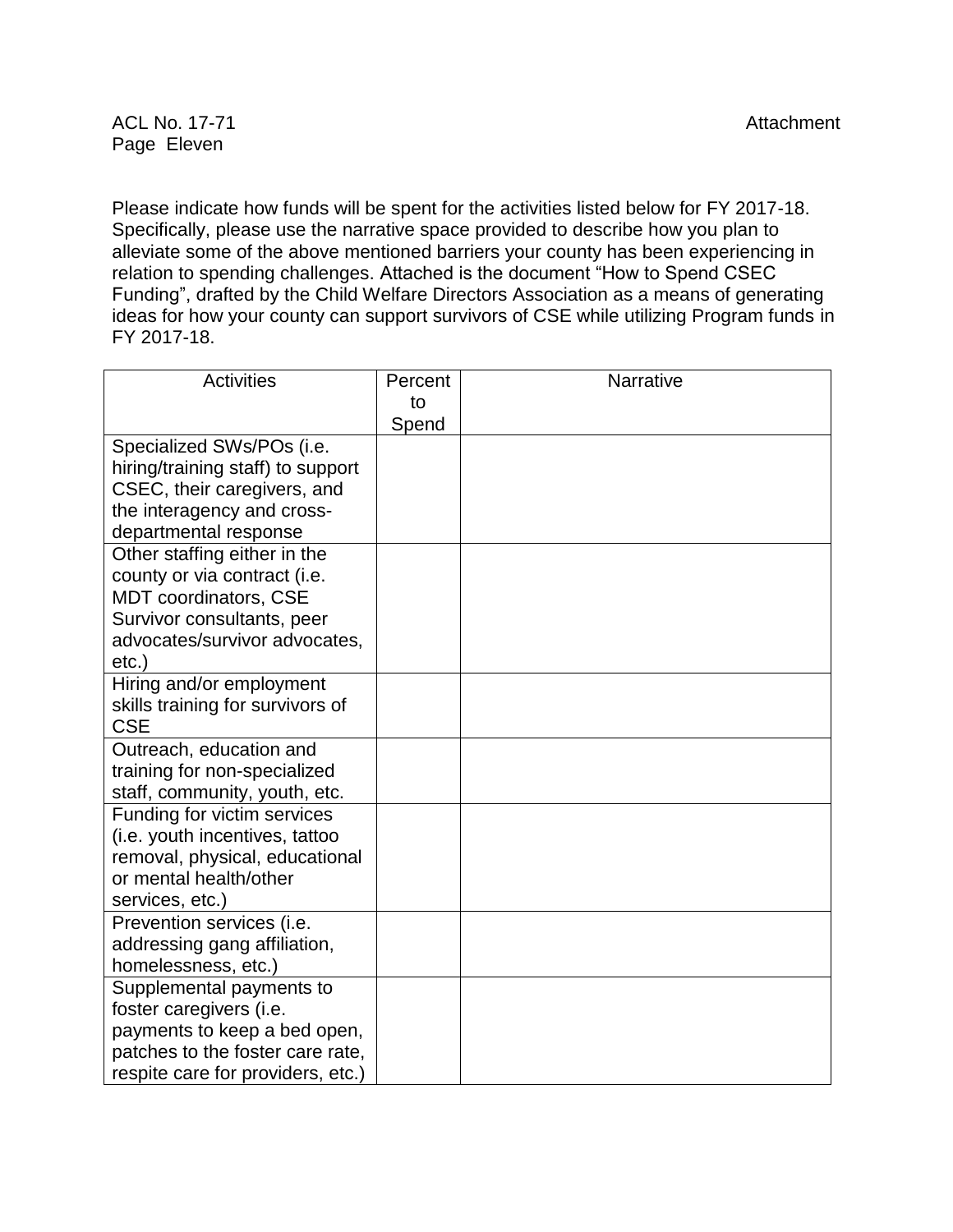| Ancillary funding (i.e. food for |  |
|----------------------------------|--|
| MDT meetings, supplies for       |  |
| MDT meetings, shared facility    |  |
| space, etc.)                     |  |
| Other- Please explain            |  |

The CDSS recognizes the need for funding stabilization in order for counties to appropriately budget and plan for the CSEC Program. In order to support the need for on-going funding and re-appropriation of unspent funds, please describe and provide **specific examples** of spending challenges relating to the CSEC Program allocation.

| <b>Spending Challenges</b> |  |  |  |
|----------------------------|--|--|--|
|                            |  |  |  |
|                            |  |  |  |
|                            |  |  |  |
|                            |  |  |  |

#### **8. Innovative and/or Promising Practices for FY 2017-18**

In the FY 2016-17 County Plans, counties documented several barriers to effectively identify and serve victims and children at risk of CSE. Top barriers included: inadequate placement options, lack of prevention education, and challenges common to collaboration across systems. Many counties have addressed these challenges in unique and often promising ways.

| What promising systemic practices       |  |
|-----------------------------------------|--|
| have you implemented at the county      |  |
| level to address inadequate placement   |  |
| options?                                |  |
| What promising systemic practices       |  |
| have you implemented at the county      |  |
| level to address the lack of prevention |  |
| education?                              |  |
| What promising systemic practices       |  |
| have you implemented at the county      |  |
| level to address challenges common to   |  |
| collaboration across systems?           |  |
| What strategies or support is needed in |  |
| order to mitigate/remove remaining      |  |
| barriers?                               |  |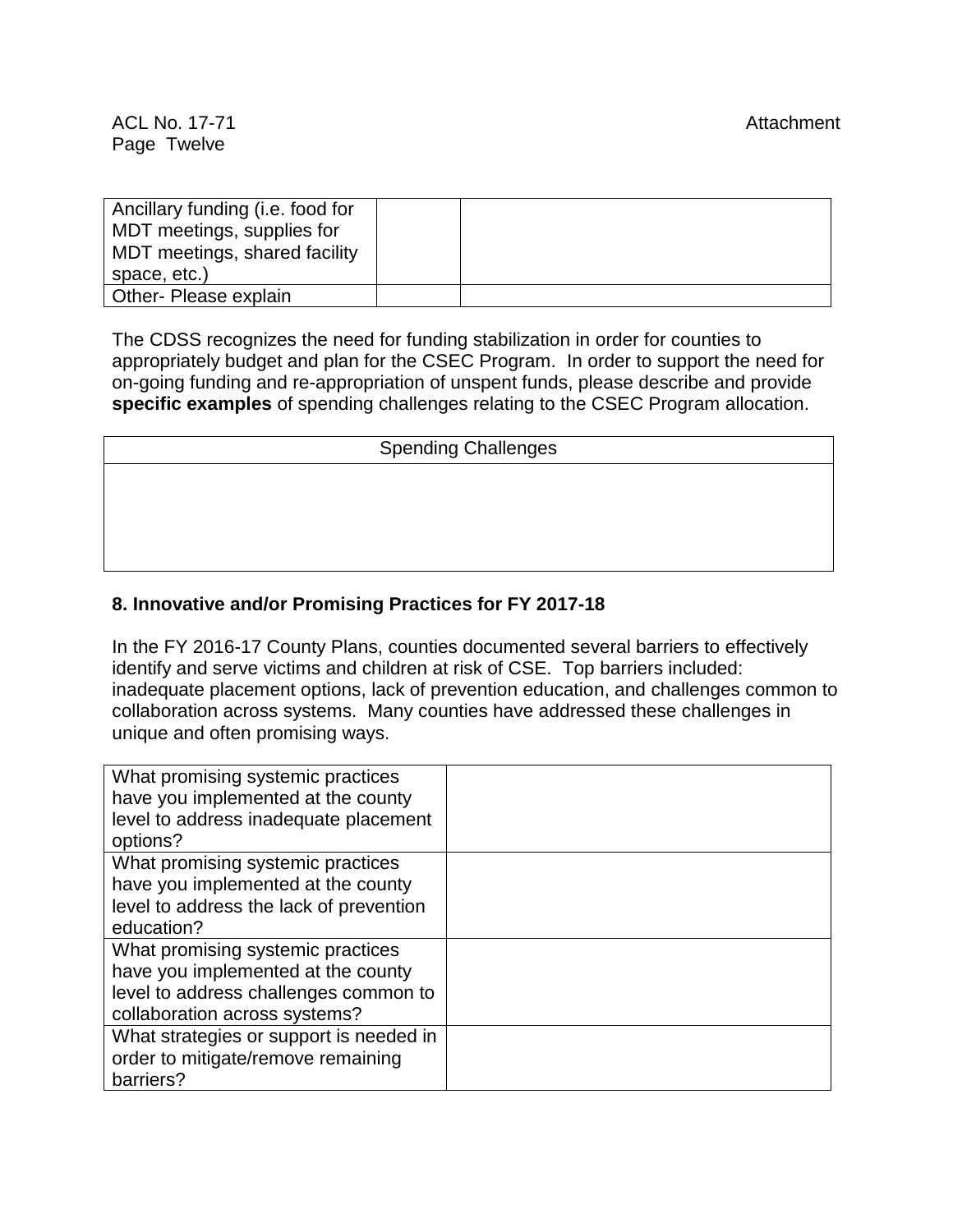Counties indicated another challenge involved the identification and development of targeted services for at risk and identified (1) male victims, (2) Lesbian, Gay, Bisexual, Transgender, Queer, Intersex, and Asexual (LGBTQIA) victims, and (3) CSEC victims who exploit other children.

How does your county address the needs of these three distinct populations? Please share your insight and elaborate on county policy changes or practice enhancements being explored.

| Addressing the needs of identified and at risk (1) male and (2) LGBTQIA minor victims |
|---------------------------------------------------------------------------------------|
| of CSE                                                                                |
|                                                                                       |
|                                                                                       |
|                                                                                       |
|                                                                                       |
|                                                                                       |
|                                                                                       |
|                                                                                       |

| Addressing the needs of identified victims who become exploiters |  |  |  |  |
|------------------------------------------------------------------|--|--|--|--|
|                                                                  |  |  |  |  |
|                                                                  |  |  |  |  |
|                                                                  |  |  |  |  |
|                                                                  |  |  |  |  |
|                                                                  |  |  |  |  |
|                                                                  |  |  |  |  |
|                                                                  |  |  |  |  |

# **9. Missing/Runaway Youth**

With the passage of **SB 794**, all County Child Welfare agencies and Probation Departments were required to develop and implement specific protocols to expeditiously locate any child missing from foster care. County Child Welfare and Probation Departments are additionally required to immediately, or in no care later that 24 hours from receipt of information, report to local law enforcement any known or suspected instance of commercial sexual exploitation of foster youth.

How does your county currently implement these mandates (i.e. What is your protocol)? Please describe any implementation challenges to these provisions.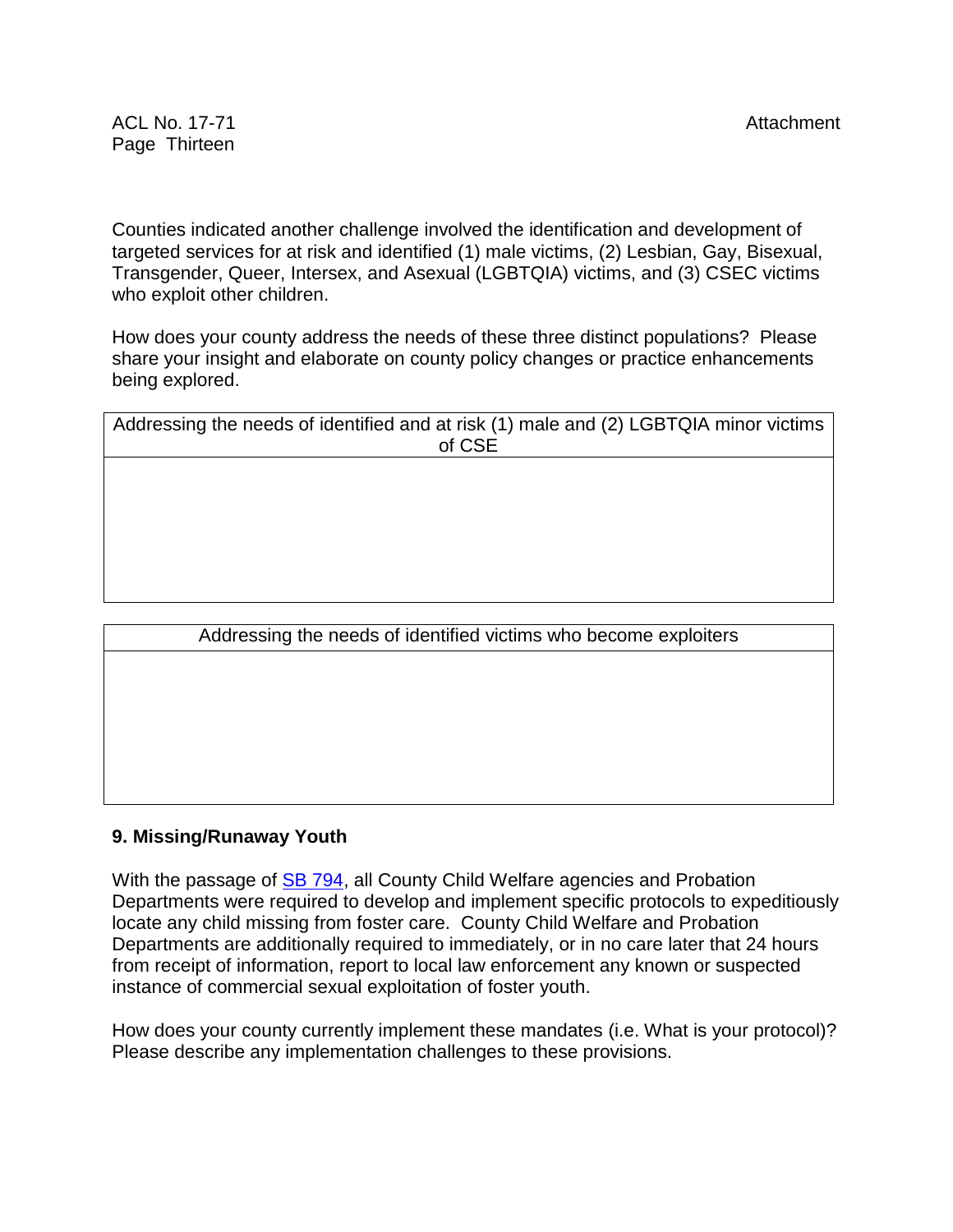ACL No. 17-71 Attachment Page Fourteen

# Missing/Runaway youth protocols and reporting

How is your county tracking missing/runaway youth qualitative data?

| Missing/Runaway youth qualitative data tracking |  |  |
|-------------------------------------------------|--|--|
|                                                 |  |  |

How is your county tracking missing/runaway youth quantitative data?

Missing/Runaway youth quantitative data tracking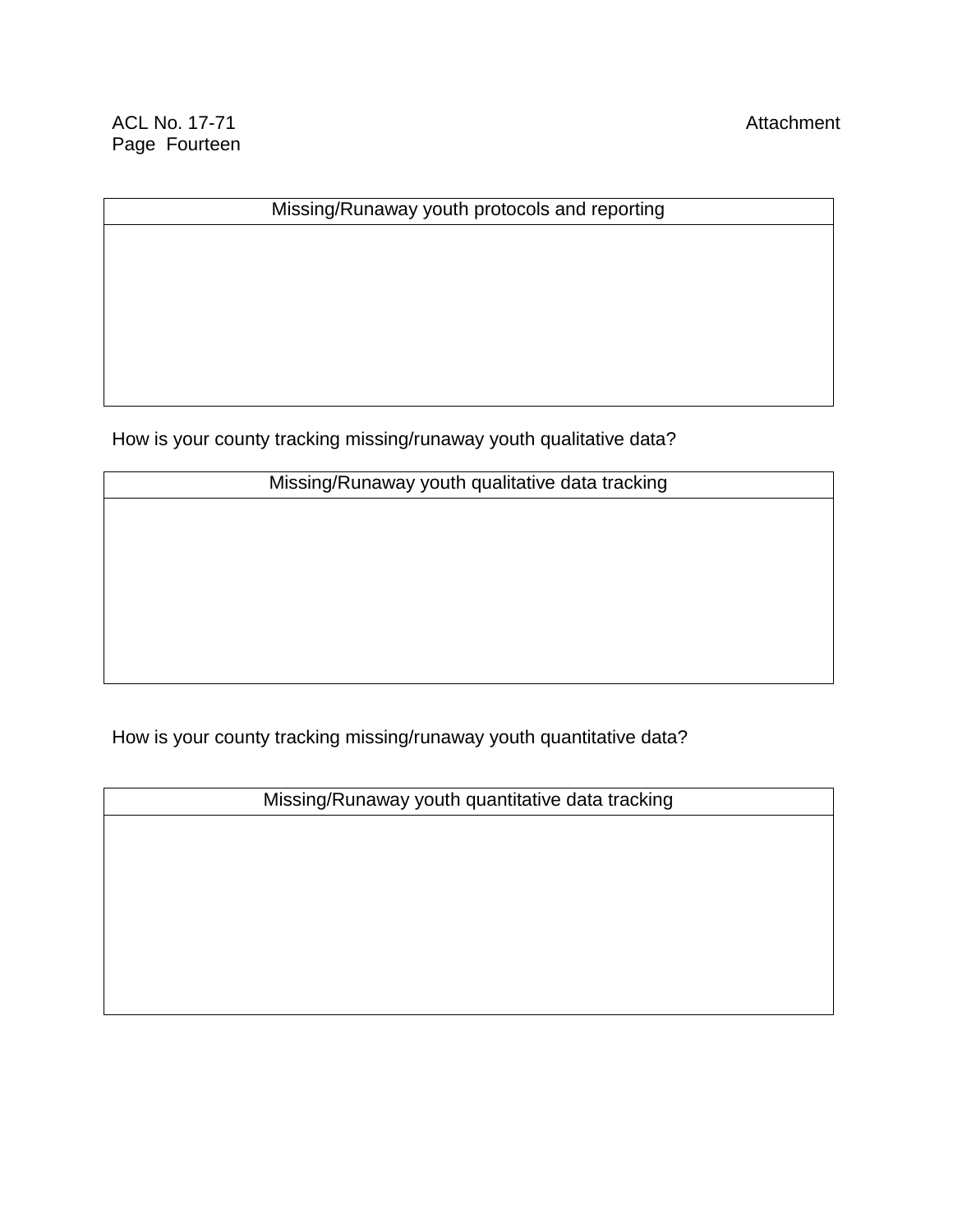ACL No. 17-71 **ACL No. 17-71** Attachment Page Fifteen

#### **10. Technical Assistance**

The CDSS Child Trafficking Response Unit will continue providing technical assistance via webinar on a bi-monthly biases. What are some topics of interest that your county would like to see included in an upcoming webinar? (i.e. alleviating barriers to hiring survivors of CSE, harm reduction informed approaches for placement providers, etc.)

Technical Assistance Topics of Interest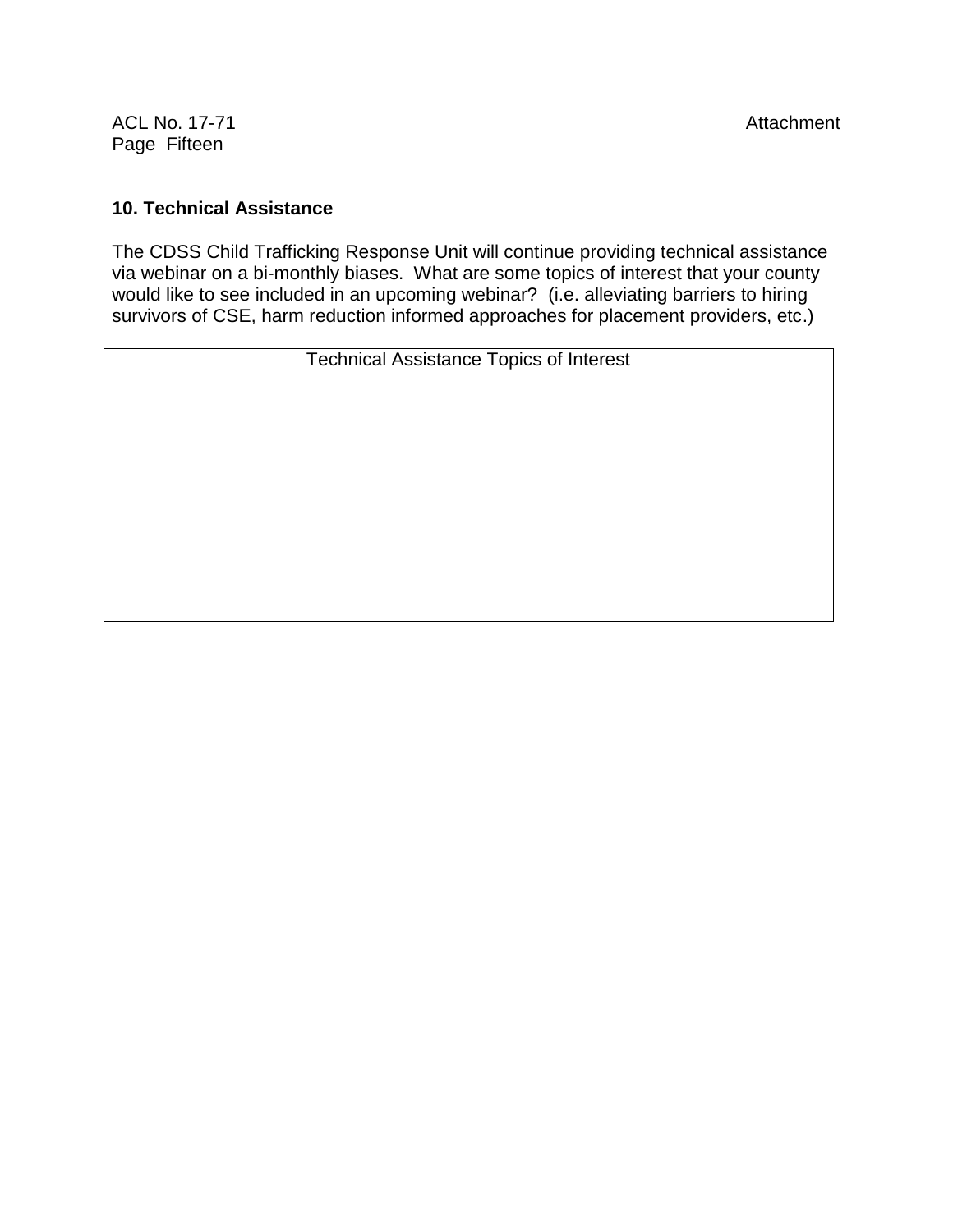ACL No. 17-71 **Attachment** Page Sixteen

County Child Welfare Director Printed Name and Title

\_\_\_\_\_\_\_\_\_\_\_\_\_\_\_\_\_\_\_\_\_\_\_\_\_\_\_ \_\_\_\_\_\_\_\_

County Child Welfare Director Signature Date

Please submit an electronic copy of your County Plan no later than September 1, 2017 to [CSECProgram@dss.ca.gov.](mailto:CSECProgram@dss.ca.gov) In addition, please send a hard copy of the County Plan, signed by the Director of the County Child Welfare services agency, must be postmarked September 1, 2017 to the address below. Faxes will not be accepted.

 $\_$  , and the set of the set of the set of the set of the set of the set of the set of the set of the set of the set of the set of the set of the set of the set of the set of the set of the set of the set of the set of th

**California Department of Social Services Child Welfare Policy and Program Development Bureau Child Trafficking Response Unit 744 P Street, MS 8-11-87 Sacramento, CA 95814**

Counties must notify the CDSS if your county falls out of compliance with the provisions of [WIC Sections 16524.6 -](http://leginfo.legislature.ca.gov/faces/codes_displaySection.xhtml?sectionNum=16524.6.&lawCode=WIC) 16524.11 (i.e., A partner leaves the interagency protocol or multidisciplinary team) or if a county chooses to discontinue the CSEC Program for any reason. Notifications with a detailed explanation must be submitted via email to: CSECProgram@dss.ca.gov.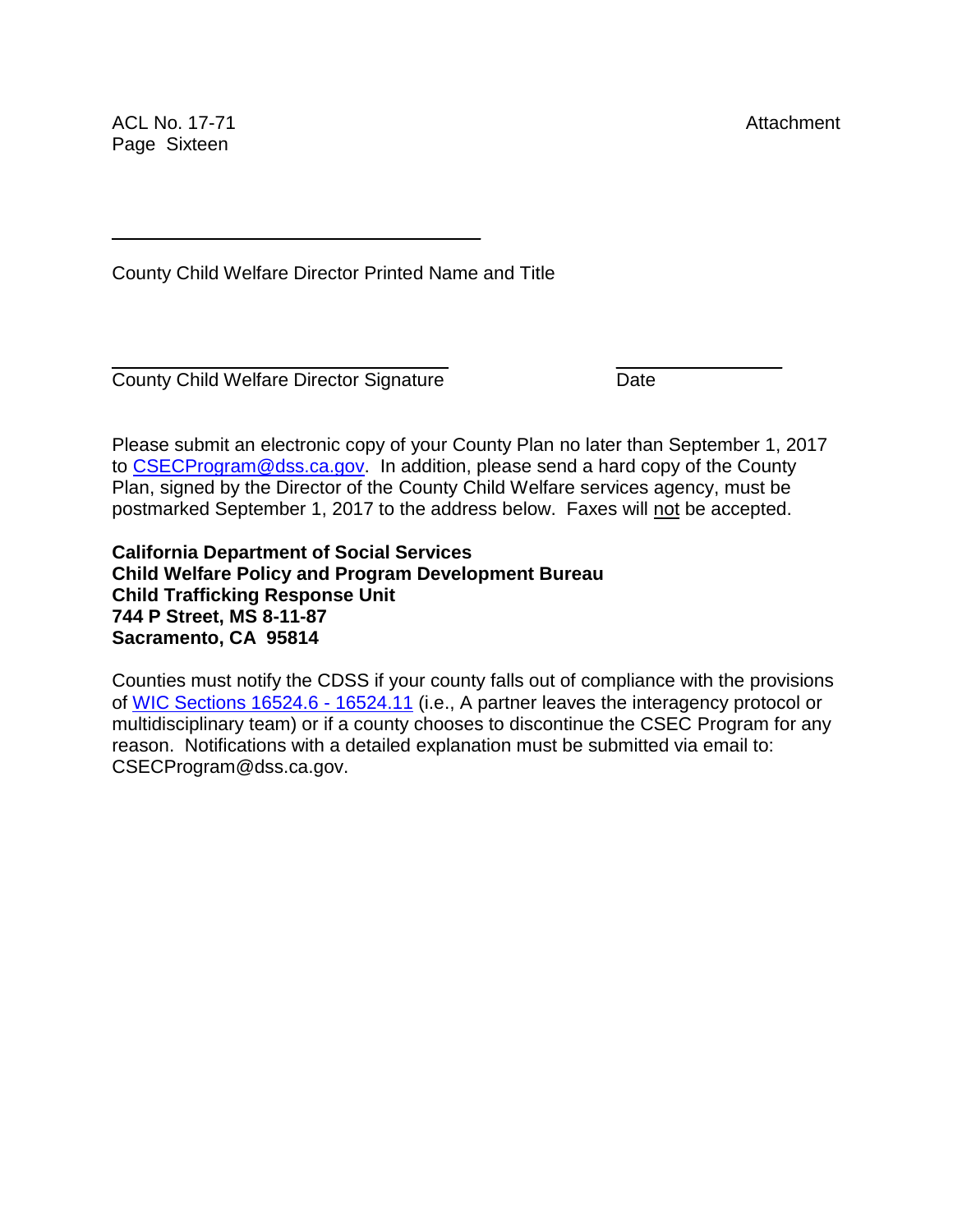

925 L Street, Suite 350 Sacramento, CA 95814 p: 916.443.1749 | f: 916.443.3202 cwda.org

# Allowable Expenditures for CSEC Funding

Ideas for how your county can support survivors through the Commercially Sexually Exploited

Children (CSEC) program

#### **Direct Supports for Youth**

- 24/7 crisis response to youth (may be done by county staff or contract providers)
- Incentive gift cards (small, daily incentives for remaining in placement, completing chores, participating in group, etc.)
- Holistic therapeutic activities (for example: art, yoga, music, dance, animals)
- Funding for time with mental health clinicians that may not be billable (for example: relationship and trust-building time)
- Educational services: tutoring, college tours, internships, etc.
- Vocational services, career exploration: school-to-work programs, internships and leadership activities
- Participation in activities and outings (for example: theme parks or shopping outings)
- Funding for outings during visits with parents/bio family
- Buy car seats, cribs, and other items for infant care
- Tattoo/scar removal
- Specialized education and training related to gang affiliation, financial education, pregnancy/parenting, family planning education, financial education, etc.
- Physical/medical/dental work not otherwise covered by Medi-Cal or other health insurance
- Alcohol and drug treatment (to the extent not Medi-Cal funded)
- Clothing, toiletries, personal items and emergency kits
- Grooming services (hair, nails, etc.) so youth do not have to turn to exploiters to get them
- My Life, My Choice/Word on the Street/GEMS or similar prevention & intervention training delivery to survivors and youth at risk.
- Wraparound services to support reunification with family
- Incidentals to support youth engagement during MDT/CFT meetings (ex. doodle pads)
- Temporary cell phones to facilitate connect to the youth who is a runaway risk, or a new cell phone to replace the cell phone provided by the perpetrator
- Child care (for parenting youth to participate in activities)
- Legal services and children's attorneys- funding for expert witness during trial
- Transportation funding to get youth to and from activities: agency van/car
- Support groups for youth
- Emergency housing/shelter assistance
- Recognition and celebrations for birthdays and important milestones (i.e. program graduations)

# **Group Home/STRTP Supports**

- Increased rate to group home for services, care, and supervision
	- Hold group home bed for youth for up to 2 weeks and pay the provider to keep the bed open
- Pay for extra staff (above typical licensing requirements given intensity of needs)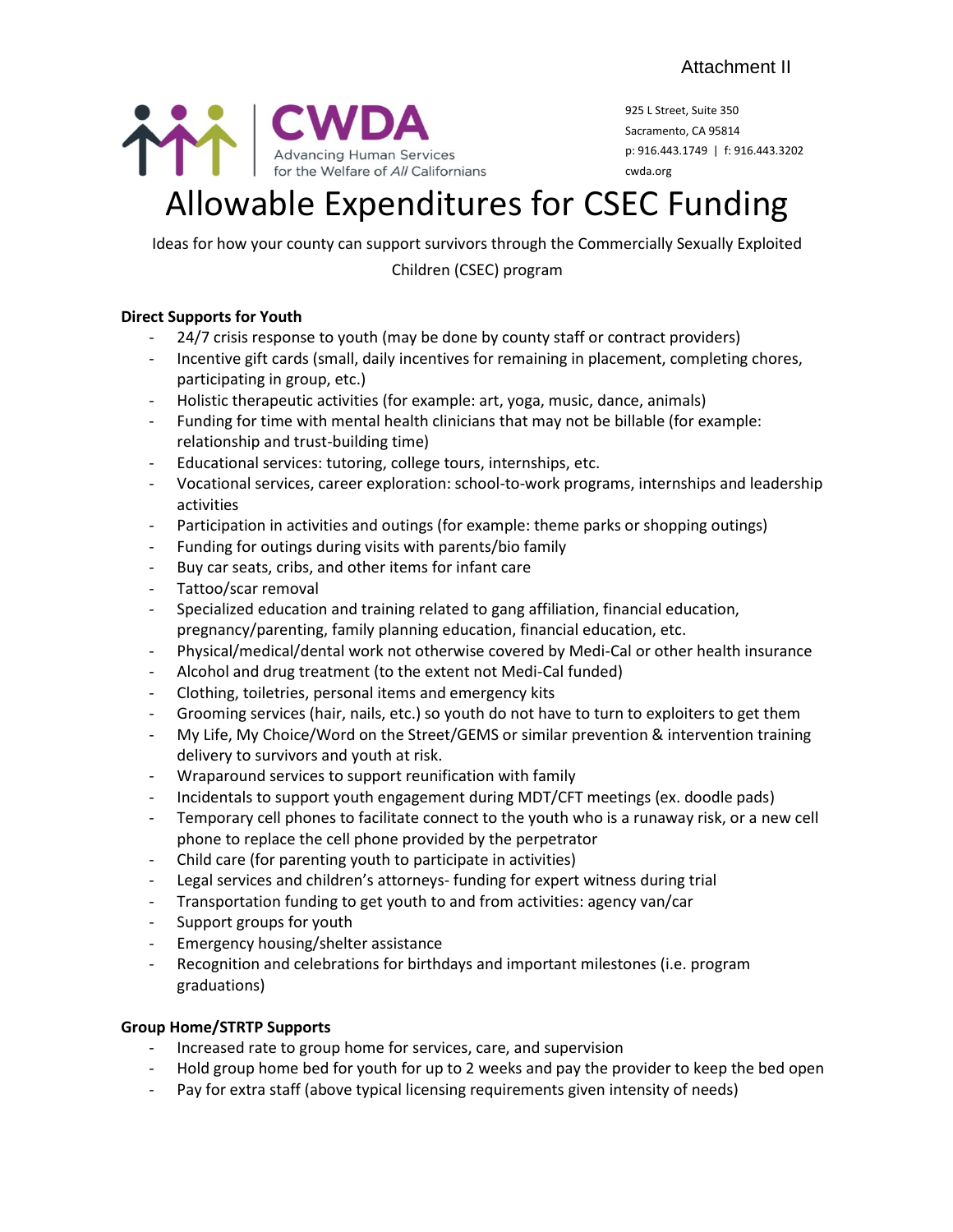Pay for behavior interventionist during key periods of time (like leading up to court date)

#### **Resource Family Supports**

- Increased rate for resource families for board, care and support
- Regular, ongoing respite for resource families
- 24/7 on call emergency support staff for resource families
- Alarm system installation
- Video doorbell (installed camera at the door)
- Additional caregiver training for CSEC youth
- Transportation assistance
- Support groups for caregivers
- Emergency housing/shelter assistance

#### **Other Providers**

- Direct service contracts with victim advocacy or anti-trafficking organizations to mentor and support the youth in their recovery.
- Direct service contracts with homeless youth providers to help counties locate and connect to CSEC youth who may be AWOL'ing.
- Direct service contracts with substance abuse residential care providers.
- Mental health clinicians for staff and others working directly with CSEC youth to address secondary trauma
- Contract with a provider to train staff, law enforcement, attorneys, judges, group home staff, resource parents, other providers, etc.
- Contract with a provider (if no other resources available within the county) to provide case consultation regarding CSEC cases as well as provide assistance with secondary trauma
- Fund trauma-informed services through Probation to serve youth housed in the Youth Detention Facility who have been sexually exploited and/or provide prevention education to all youth in the Youth Detention Facility
- Fund certain costs of law enforcement to work with MDTs, coordinate with other law enforcement, locate AWOL youth, etc. (ex: overtime or dedicated LE)

#### **CSEC Programmatic Supports**

- Specialized CWS staff with reduced caseloads to engage with youth and their families, and team-based staffing to provide 24/7 support to youth
- Hire/Invite CSEC survivors to implement training and/or serve as peer support
- CSEC coordinator to facilitate multi-disciplinary team meetings
- Deliver trauma-informed care trainings for county staff, MDT members, caregivers etc.
- Community outreach, education, and prevention campaigns (for example: bus ads, billboards, general education/awareness)
- Staff time to develop and oversee inter-agency protocols and coordinate with other system providers (Probation, Mental Health, LE, Education, etc.)
- Dedicated Public Health Nurse to provide health education, pregnancy prevention, linkage to sexual education and services for all foster children including CSEC.